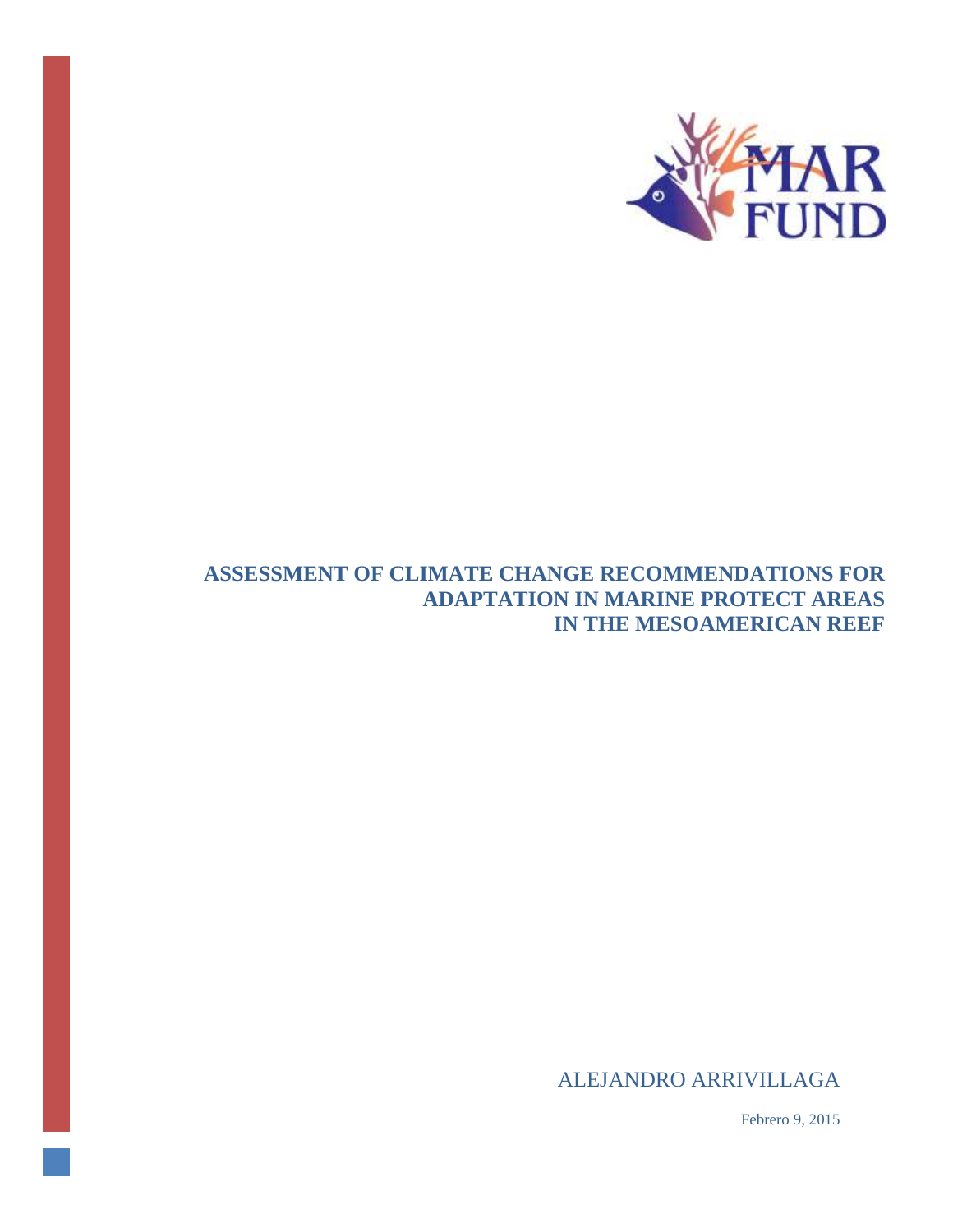# **ASSESSMENT OF CLIMATE CHANGE RECOMMENDATIONS FOR ADAPTATION IN MARINE PROTECT AREAS IN THE MESOAMERICAN REEF**

February 9, 2015.

This assessment includes a revision of the adaptation to climate change strategies included in a series of documents, as requested by MAR Fund. A complete list of documents is included at the end of this report. The objectives of this consultancy are:

- To review the documents provided and to review and prioritize the strategies and recommendations proposed for adaptation to climate change.
- To assess whether the recommendations are sufficient to provide adequate adaptation measures to climate change for the protected areas and/or regions discussed.
- To provide, where feasible, additional recommendations for improved adaptation to climate change in the protected areas and/or regions discussed.

This document also identifies any gaps and opportunities encountered, and a summary of the applicable recommendations related to adaptation to climate change. Finally, recommendations on priority climate change adaptation activities were included.

## **Main findings in the information included in the documents reviewed:**

There is still uncertainty of the combined effects of changes in temperature and precipitation on vegetation (#13), and it is still unknown what critical values of extreme weather and climate may be beyond the ecosystems strength and resilience. Nevertheless, to face climate change impacts, strategies should be based on the precautionary principle and contribute to maintain or increase species and ecosystems resilience in a proactive manner. A good place to start is engaging in the reduction of threats already existing that could worsen with climate change while maintaining sustainable levels of resource use (#1). MPA managers can increase resilience to climate change by managing other anthropogenic stressors that also degrade ecosystems and by protecting key functional groups.

In analyzing this report, it may be useful to have in mind the following definitions (#2):

## Climate Change:

Any significant change in climate measures, such as temperature, precipitation, or wind, lasting for an extended period of decades or longer. Changes may result from natural factors, such as changes in the sun's intensity or slow changes in the Earth's orbit around the sun or from natural processes within the climate system, like changes in ocean circulation. Changes may be due to human activities like burning of fossil fuels or through deforestation, reforestation, urbanization, or desertification, which change the atmosphere's composition and the land surface.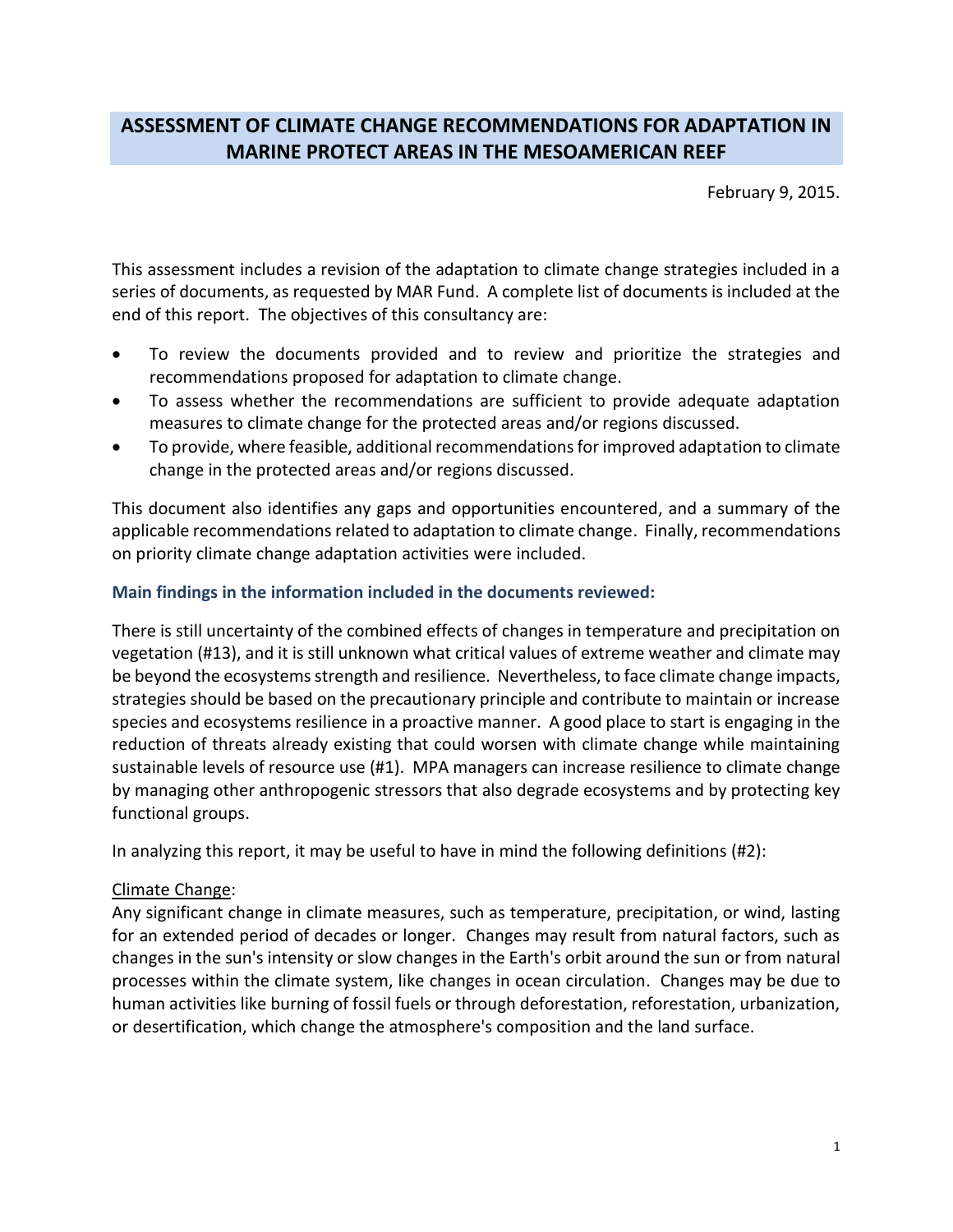## Climate Change Adaption:

The ability of society to plan for and respond to change in a way that makes it better equipped to manage its exposure and sensitivity to climate change. Adaptation is understood as the adjustment in natural or human systems in response to changes, and present and future impacts of climate change in order to reduce their vulnerability.

Adaptation modes for Protected Areas can be twofold (#12). First, natural adaptation or responses to climate change effects, due to changes in individuals, species, communities and ecosystems. Second, assisted adaptation towards favorable conditions to reduce the vulnerability of natural and human systems against current and expected effects of climate change. Support measures for adaptation can be anticipated to occur or circumstantial changes or impacts.

Threats related to climate change can be classified as follows (#2):

- a) Existing threats exacerbated by climate change
- b) Predicted new threats that might occur in the future, as a result of climate change
- c) Maladaptation practices or climate change strategies and policies put into place that will negatively affect the area's ability to adapt to climate change.

Many of the document reviewed start by identifying impacts of climate change to species, ecosystems and resources.

Mangroves, coral reefs and seagrasses are the most threatened ecosystems. Not only they are already being impacted by threats other than change climate, but they also depend on each other (#1). For example, coral reefs rely on mangroves and seagrasses as nurseries for reef fishes, but shoreline modification and erosion, a main threat to mangroves, also affect corals and seagrasses by subsequent sediment deposition. Seawater temperature increases, coral bleaching, and the reduced rate of calcium carbonate deposition due to ocean acidification, are major threats from climate change to marine species. Mangroves are also affected by pollution, deforestation, and tourism development expansion, among others. Climate change strategies for coral reefs, mangroves and seagrasses should help ecosystem connectivity among each other (#1).

Among the predicted climate change impacts to marine resources are sea level rise, sea surface temperature rise, increased intensity of storms, ocean acidification, decreased precipitation, and increase air temperature (#2).

Coral reef are expected to suffer from an increase in sea temperature, which triggers massive coral bleaching events, and magnifies the effects of infectious diseases due to reduced functionality of the immune system, and from a decrease in ocean pH affecting coral growth rate (#10). Under the most conservative IPCC scenarios, models indicate that coral growth will decrease by 50% by 2050 (Clarke et al. 2013). Projected effects on mangroves include increased intensity of tropical cyclones causing an increase the removal of mangroves along the coastline, especially in areas vulnerable to erosion and inundation. Mangroves distribution will change relative to sea level rise as increased sea level will alter the concentration of salt in the soil, and it is expected that mangroves will retreat in response. Seagrass ecosystems are also expected to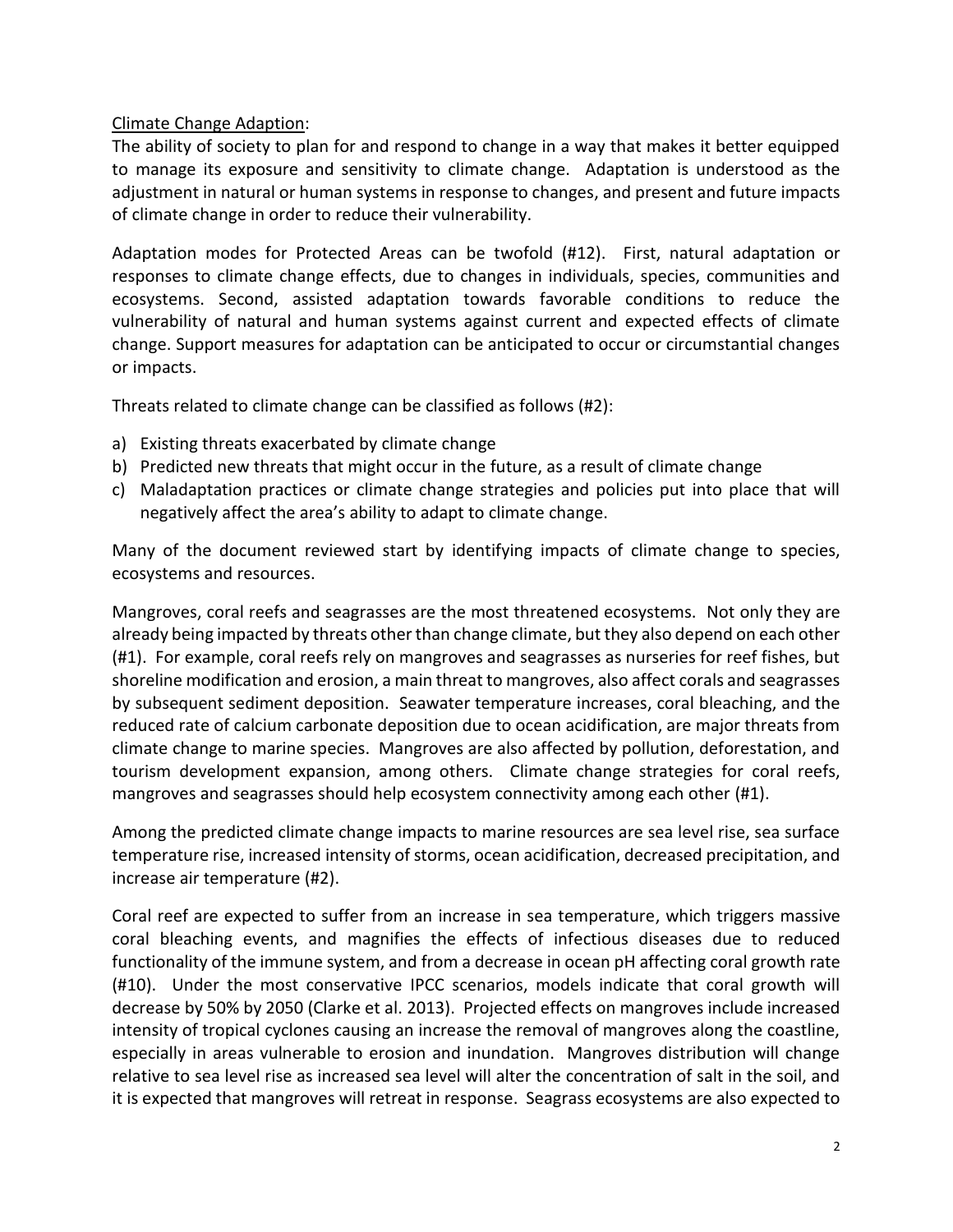suffer the effects of climate, including shift in distribution due to increased ocean temperature with the resulting stress and changes in reproductive patterns, affected growth rates due to increase sedimentation and turbidity from higher intensity and frequency of tropical cyclones, and for some seagrass communities that are carbon limited, increased atmospheric carbon dioxide will promote growth in new areas.

Fisheries are also expected to suffer from climate change impacts. For example, coral bleaching and mortality may affect economically important fish species such as lobster, snappers, conch, and other finfish species, that rely habitat provided by coral reefs, leading to lowered fish stock. Decreased ocean pH can also reduce the ability of species with exoskeletons to form shells sine the amount of available calcium carbonate will decrease. Impacts to mangroves and sea grass beds due to sea level rise may threat the nursery value of these ecosystems for many commercial fish species (#10).

An analysis of vulnerability for some Marine Protected Areas (#4) indicates that they will be greatly affected, primarily by changes in rainfall and increase in sea surface temperature, and to a lesser extent by rising sea levels and hurricanes. Exposure of coastal areas and islands to increases in sea level will affect several locations. An analysis of the impacts of increased frequency and intensity of hurricanes in the Caribbean coast of Honduras, show little increased impact and non-significant exposure to hurricanes and storms in the Cayos Cochinos area.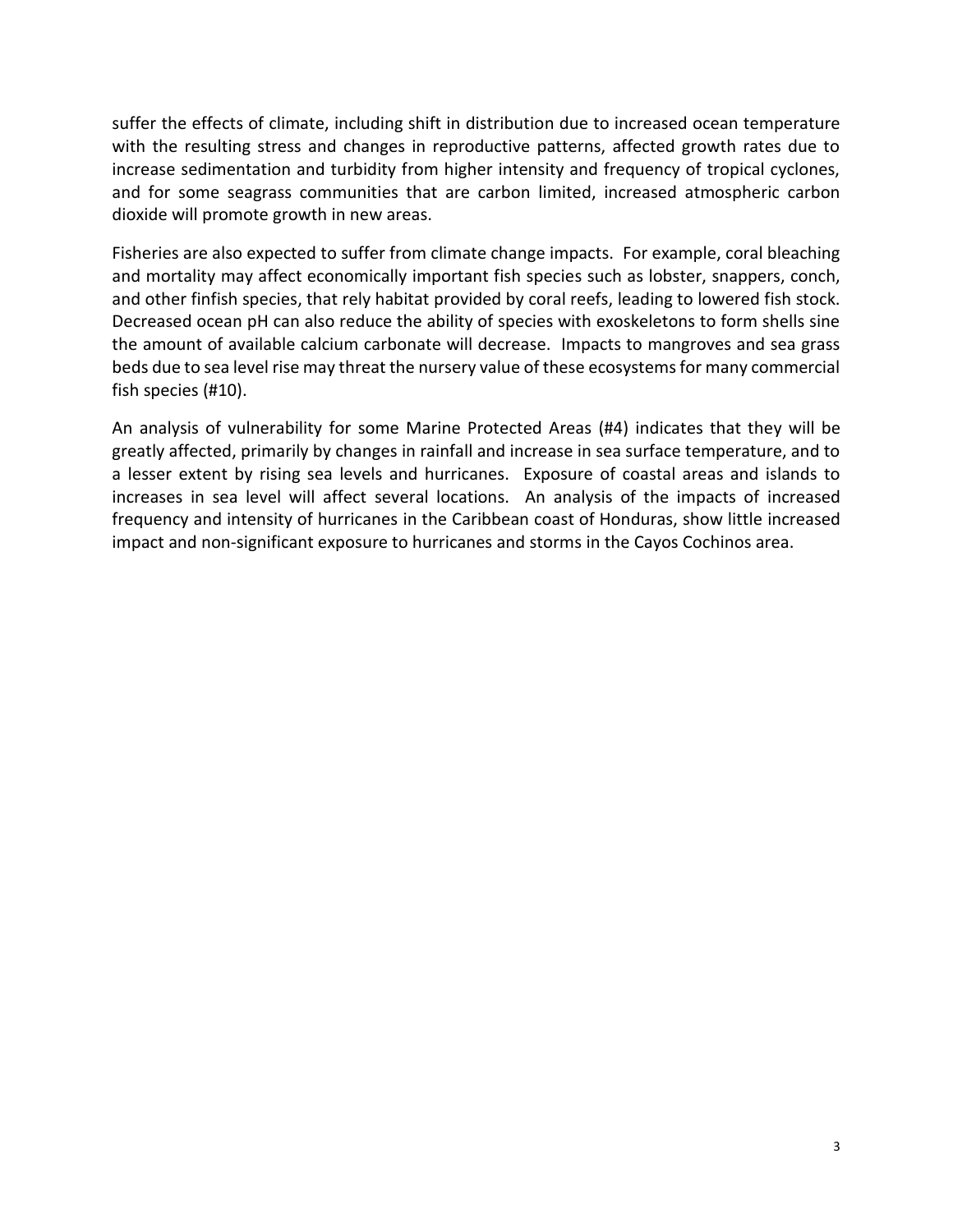## **Classification of climate change adaptation strategies in terms of subject, scope, time frame, applicability and geography:**

The numbers in parenthesis after each strategy refers to the list of documents reviewed, and that are listed at the end of this assessment. Subject refers to one of eleven subject matters a strategy could be classified in. Scope refers to whether the strategy refers to specifically to climate change (32 strategies) or to general management (87 strategies). Time frame was classified as short-term for strategies that could be implemented in 3 to 5 years (37 strategies), mid-term in 6 to 10 years (52 strategies), and long-term in 11 or more years (30 strategies). Feasibility in the region was rated high (44 strategies) if the strategy or similar strategies have already been successfully applied in the MAR or are considered relatively easy or conveniently; low feasibility (27 strategies) was rated if similar strategies have not produced encouraging results, have never been tried in the region, or current regional capacities (financial, human resources, policy, etc.) preclude them from being applied. Medium feasibility (48 strategies) was assessed in between the two ends. It is vital to keep in mind that this classification is from an overall perspective and it should be re-assessed when selecting strategies for a specific site or geographic area.

| <b>STRATEGY</b>                                                                                                                                                                                                                                     | <b>SUBJECT</b>         | <b>Scope</b>          | <b>Time frame</b> | <b>Feasibility</b><br>in the<br>region | <b>Specific</b><br>geographic areas     |
|-----------------------------------------------------------------------------------------------------------------------------------------------------------------------------------------------------------------------------------------------------|------------------------|-----------------------|-------------------|----------------------------------------|-----------------------------------------|
| Integrate climate change concept in all planning<br>efforts and establish regional development plan that<br>includes climate change adaptation and strengthens<br>local government and organizations to reduce urban<br>development expansion (1,4) | Policy and<br>planning | CC specific           | Mid-term          | High                                   | Cayos Cochinos,<br>Mexican<br>Caribbean |
| Develop a national adaptation plan and policy<br>incorporating considerations for major sectors like<br>tourism, coastal development, agriculture, fisheries,<br>etc. (5)                                                                           | Policy and<br>planning | General<br>management | Mid-term          | High                                   | BZ, GT, HN                              |
| Develop adaptation plans at municipal and city levels<br>and implement adaptation plans in priority and<br>demonstrative communities (5)                                                                                                            | Policy and<br>planning | CC specific           | Mid-term          | High                                   | BZ, GT, HN                              |
| Implement regional development and management<br>plans incorporating the adaptation to climate change<br>criteria, creating an enabling institutional framework<br>for coastal management (5)                                                       | Policy and<br>planning | General<br>management | Mid-term          | High                                   | BZ, GT, HN                              |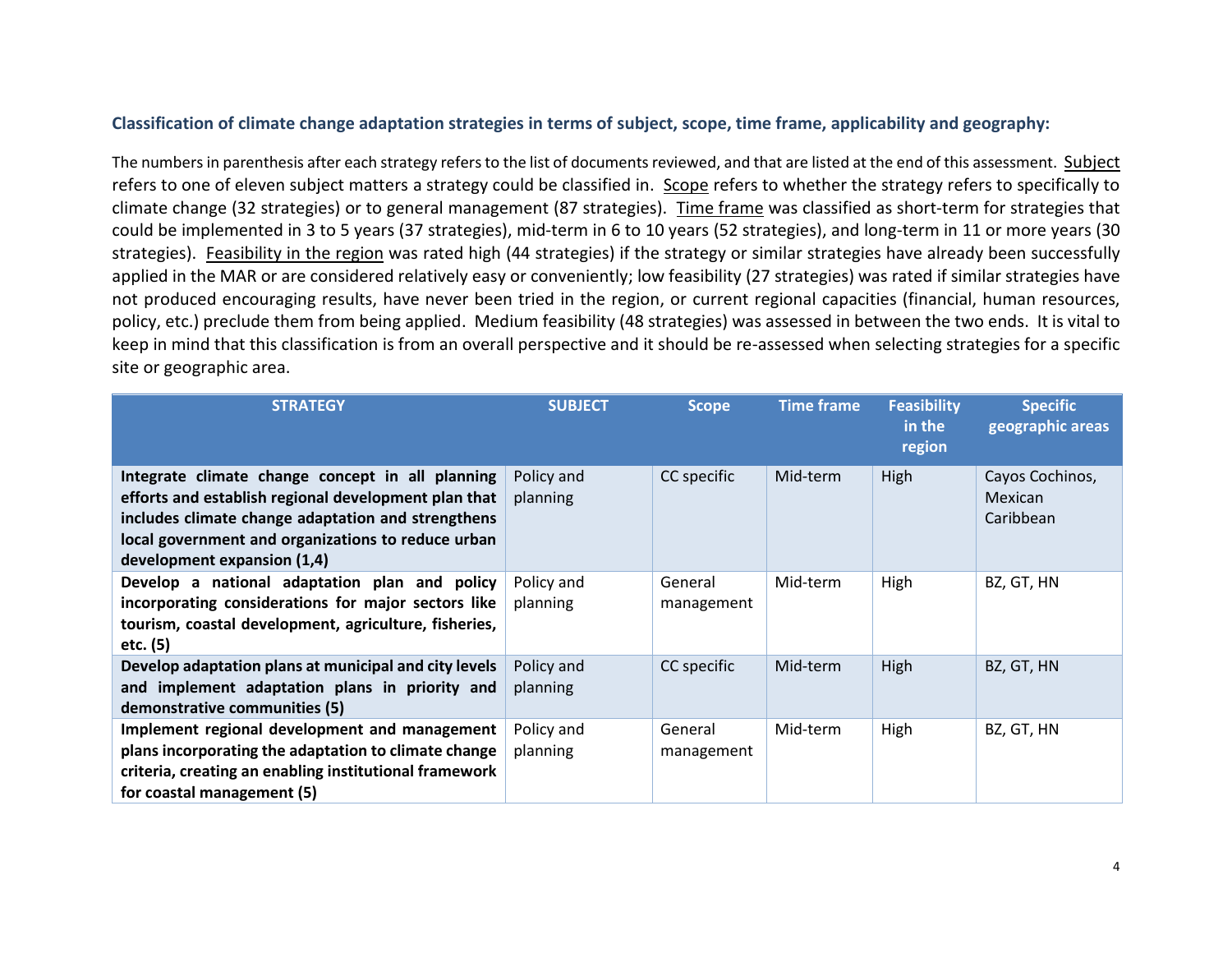| <b>STRATEGY</b>                                                                                                                                                                                                                                                                                                                                                               | <b>SUBJECT</b>                                                           | <b>Scope</b>          | <b>Time frame</b> | <b>Feasibility</b><br>in the<br>region | <b>Specific</b><br>geographic areas |
|-------------------------------------------------------------------------------------------------------------------------------------------------------------------------------------------------------------------------------------------------------------------------------------------------------------------------------------------------------------------------------|--------------------------------------------------------------------------|-----------------------|-------------------|----------------------------------------|-------------------------------------|
| <b>Establish</b><br>and<br>urban<br>coastal<br>management<br>development plans for coastal municipalities to<br>reduce infrastructure built in exposed areas (5)                                                                                                                                                                                                              | Policy and<br>planning                                                   | CC specific           | Mid-term          | High                                   | BZ, GT, HN                          |
| Develop marine spatial planning for fishing,<br>transportation, and tourism, and strengthen the<br>implementation of Coastal and Marine Policies (5)                                                                                                                                                                                                                          | Policy and<br>planning                                                   | General<br>management | Mid-term          | High                                   | BZ, GT, HN                          |
| Strengthen Climate Change Observatory Centers, by<br>enactment of new coastal legislation (Coastal Marine<br>Area Framework Law) and institutional strategy, to<br>reduce the threat of sea level rise and urban growth<br>and development (6)                                                                                                                                | Policy and<br>planning                                                   | CC specific           | Mid-term          | Medium                                 | Honduras                            |
| Incorporate climate change adaptation criteria in<br>regional thematic discussion forums and into regional<br>and municipal infrastructure and development<br>management plans to mitigate the threat of<br>increased extraction of ground water and salinization<br>of aquifers (6)                                                                                          | Policy and<br>planning                                                   | CC specific           | Short-term        | High                                   | Honduras                            |
| Implement coastal zoning and management plans to<br>reduce threat of sedimentation to seagrasses (8)                                                                                                                                                                                                                                                                          | Policy and<br>planning                                                   | General<br>management | Mid-term          | High                                   | Sandy Bay-West<br>End               |
| Diagnose and design concurrent programs for<br>capacity building that meet technical and financial<br>assistance needs related to<br>mitigation<br>and<br>adaptation (13)                                                                                                                                                                                                     | Policy and<br>planning                                                   | General<br>management | Mid-term          | High                                   | Mexico                              |
| Policy development and implementation for the<br>protection of critical habitat types and areas with key<br>ecological processes or high diversity of species of<br>special value (nurseries, spawning aggregations,<br>endemism, high productivity, upwelling, apex<br>predators and reef building coral species) for the<br>resilience of human and natural communities (1) | Protection of<br>critical areas and<br>habitat types and<br>connectivity | General<br>management | Long-term         | Medium                                 | Mexican<br>Caribbean                |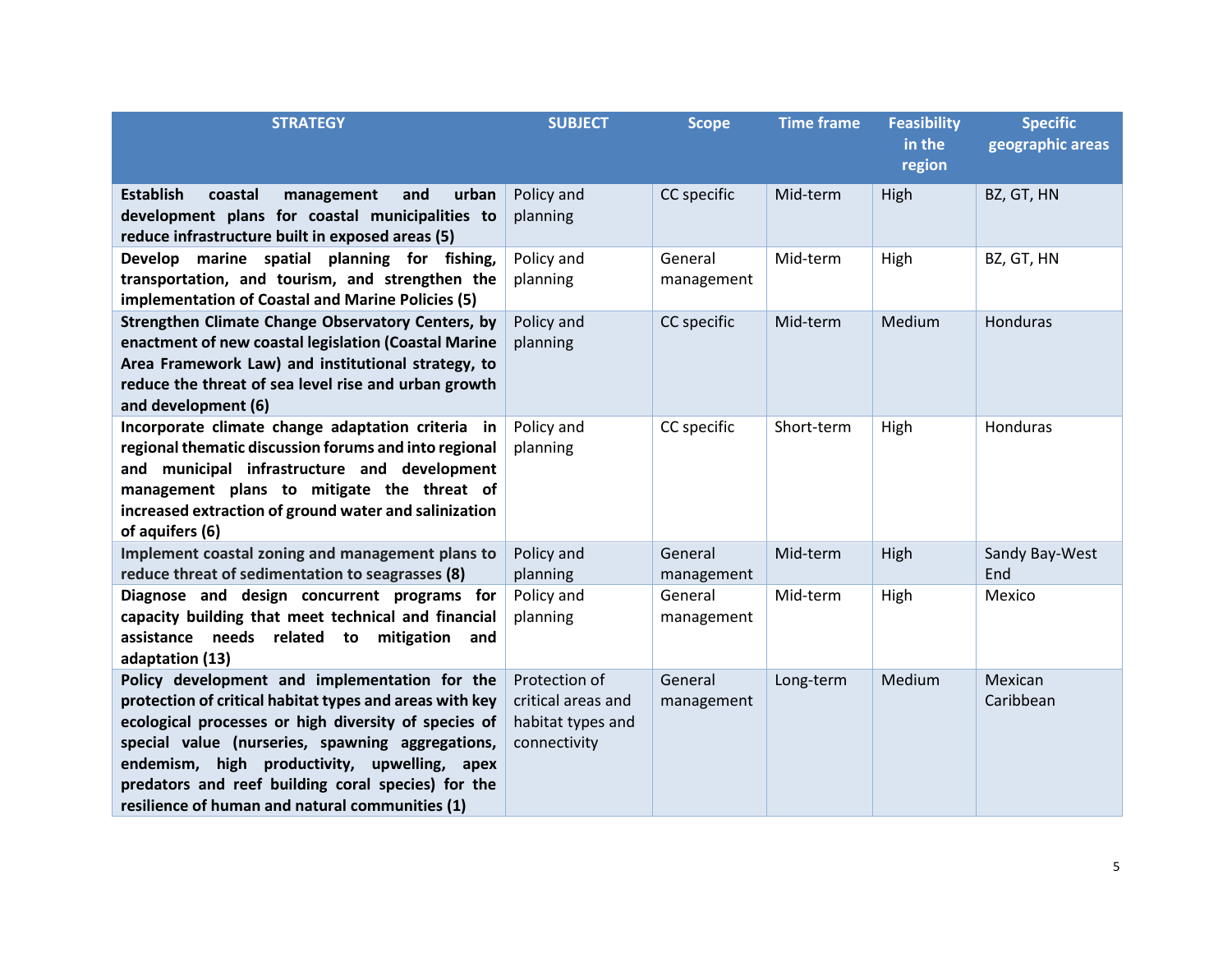| <b>STRATEGY</b>                                                                                                                                                                                                                                                                                 | <b>SUBJECT</b>                                                           | <b>Scope</b>          | <b>Time frame</b> | <b>Feasibility</b><br>in the<br>region | <b>Specific</b><br>geographic areas |
|-------------------------------------------------------------------------------------------------------------------------------------------------------------------------------------------------------------------------------------------------------------------------------------------------|--------------------------------------------------------------------------|-----------------------|-------------------|----------------------------------------|-------------------------------------|
| Promote restoration of live and natural infrastructure<br>(1)                                                                                                                                                                                                                                   | Protection of<br>critical areas and<br>habitat types and<br>connectivity | General<br>management | Long-term         | Low                                    | Mexican<br>Caribbean                |
| Establish policies and instruments that encourage the<br>protection of critical habitats such as payments for<br>environmental services (5)                                                                                                                                                     | Protection of<br>critical areas and<br>habitat types and<br>connectivity | General<br>management | Mid-term          | Medium                                 | BZ, GT, HN                          |
| Establish policies and instruments to encourage the<br>protection of critical habitat for connectivity and<br>resilience, through a system of payment for<br>environmental services and other instruments<br>including the concept of integrating climate change<br>into planning exercises (7) | Protection of<br>critical areas and<br>habitat types and<br>connectivity | CC specific           | Long-term         | Low                                    | Mexican<br>Caribbean                |
| Promote connectivity through biological corridors to<br>ensure genetic flow (1)                                                                                                                                                                                                                 | Protection of<br>critical areas and<br>habitat types and<br>connectivity | General<br>management | Long-term         | Low                                    | Mexican<br>Caribbean                |
| Establish policies and instruments to promote and<br>link the protection of critical habitat for connectivity<br>and resilience with an integrated coastal and<br>watershed<br>management<br>approach,<br>including<br>fisheries replenishment zones (7)                                        | Protection of<br>critical areas and<br>habitat types and<br>connectivity | General<br>management | Mid-term          | Medium                                 | Mexican<br>Caribbean                |
| Policy development and implementation of systems<br>of payment for ecosystem services for critical habitat<br>types $(1)$                                                                                                                                                                       | Protection of<br>critical areas and<br>habitat types and<br>connectivity | General<br>management | Mid-term          | Medium                                 | Mexican<br>Caribbean                |
| Establish payments or subsidies for environmental<br>services as economic incentives to improve practices<br>in tourism and fisheries and to promote conservation<br>of critical habitats, including conservation and                                                                           | Protection of<br>critical areas and<br>habitat types and<br>connectivity | General<br>management | Long-term         | Low                                    | BZ, GT, HN                          |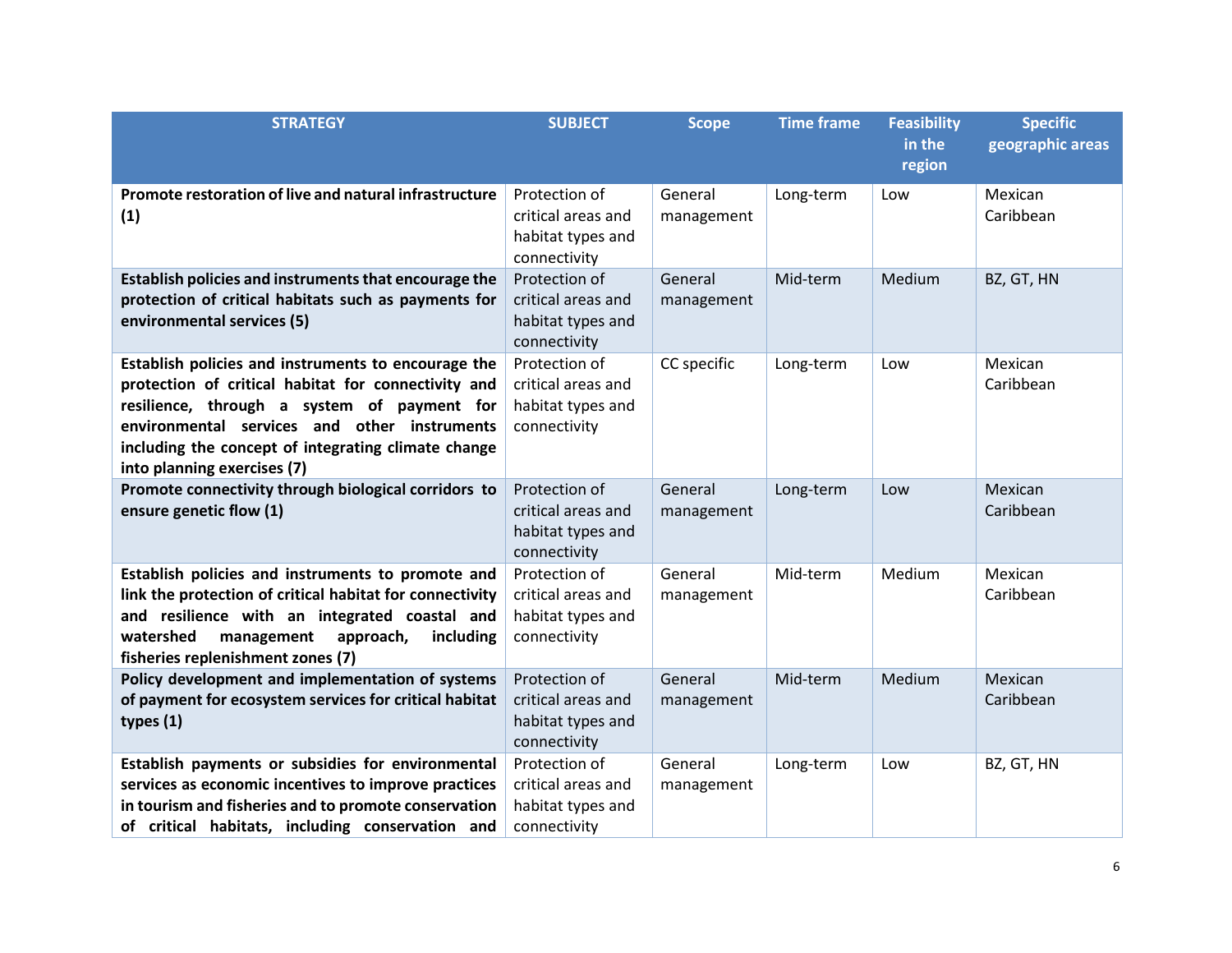| <b>STRATEGY</b>                                                                                                                                                                                                                                          | <b>SUBJECT</b>                                                           | <b>Scope</b>          | <b>Time frame</b> | <b>Feasibility</b><br>in the<br>region | <b>Specific</b><br>geographic areas    |
|----------------------------------------------------------------------------------------------------------------------------------------------------------------------------------------------------------------------------------------------------------|--------------------------------------------------------------------------|-----------------------|-------------------|----------------------------------------|----------------------------------------|
| management of riparian vegetation, mangroves and<br>forests cover in critical steep areas where climate<br>threats to human populations are important (5)                                                                                                |                                                                          |                       |                   |                                        |                                        |
| Develop valuation studies of goods and services of<br>coastal and marine ecosystems (5)                                                                                                                                                                  | Protection of<br>critical areas and<br>habitat types and<br>connectivity | General<br>management | Short-term        | High                                   | BZ, GT, HN                             |
| Promote stakeholders involvement and participation<br><b>MPAs</b><br>and<br>resource<br>management,<br>in.<br>and<br>strengthening, financing and capacity building of<br>fisher co-management (1, 2, 7)                                                 | <b>Fisheries</b>                                                         | General<br>management | Short-term        | High                                   | Port Honduras,<br>Mexican<br>Caribbean |
| Continue and expand research and monitoring of<br>fisheries and fish population using both fisheries<br>dependent and independent methods, through the<br>strengthening or creation of a system to monitoring<br>catches and fish stocks (2,5)           | <b>Fisheries</b>                                                         | General<br>management | Short-term        | High                                   | Port Honduras,<br>Mexican<br>Caribbean |
| technology<br><b>Improvements</b><br>in<br>fishing<br>and<br>identification of destructive fishing techniques to<br>discourage its use (1,2)                                                                                                             | Fisheries                                                                | General<br>management | Mid-term          | Medium                                 | Port Honduras,<br>Mexican<br>Caribbean |
| Promote alternative sources of income in fishers,<br>including new fisheries products and seaweed and<br>sea cucumber farming, fisheries products value<br>added alternatives, and land based activities like<br>farming (2)                             | <b>Fisheries</b>                                                         | General<br>management | Mid-term          | Medium                                 | Port Honduras                          |
| Implement a sustainable management approach to<br>fisheries, looking at alternative livelihoods and<br>investing in fishing gear and equipment to explore<br>new fishing grounds, and create a strategy to capture<br>and commercialize lionfish (4, 11) | <b>Fisheries</b>                                                         | General<br>management | Mid-term          | Medium                                 | Cayos Cochinos.<br>Bay Islands HN      |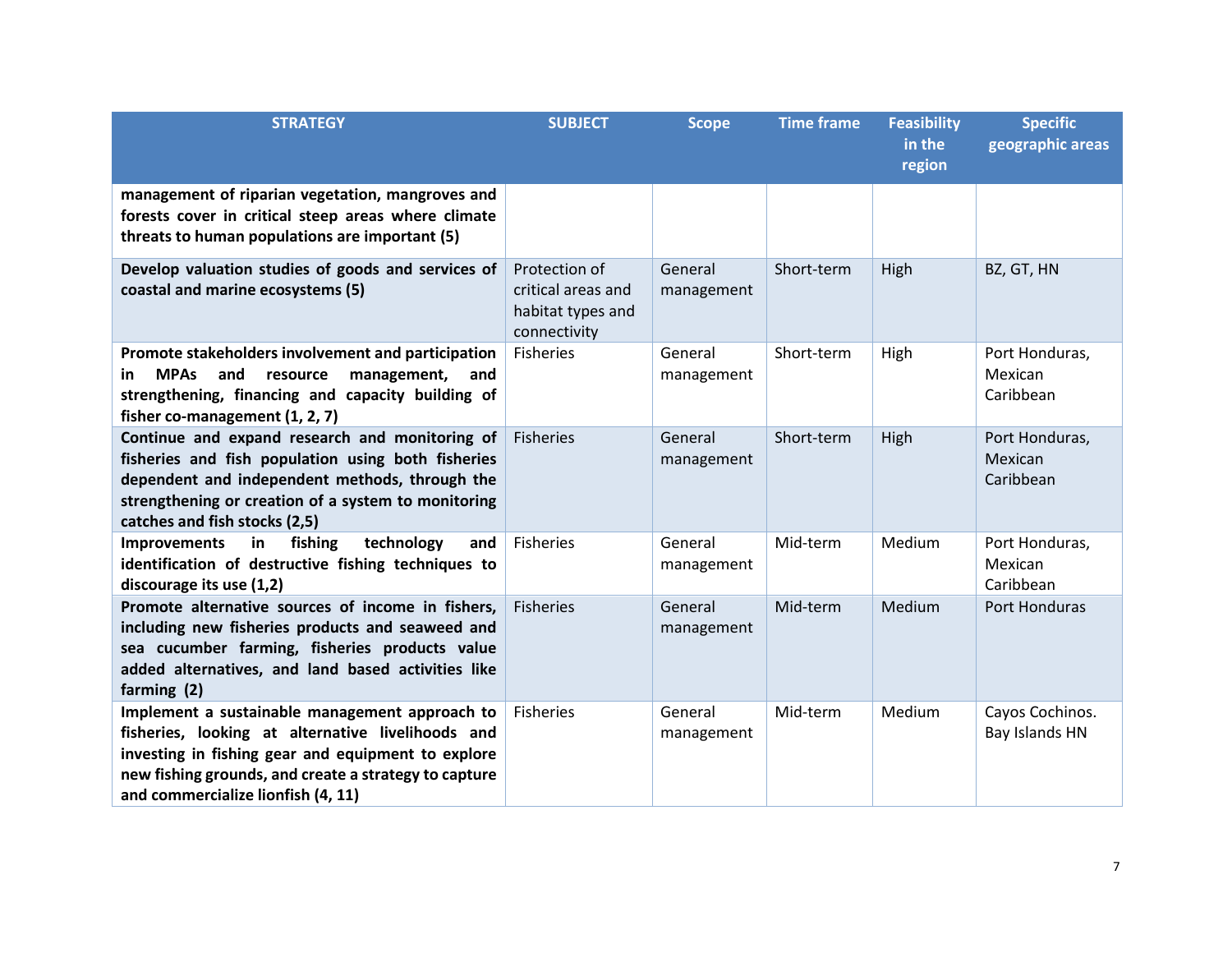| <b>STRATEGY</b>                                                                                                                                                                                                             | <b>SUBJECT</b>                                                     | <b>Scope</b>          | <b>Time frame</b> | <b>Feasibility</b><br>in the<br>region | <b>Specific</b><br>geographic areas |
|-----------------------------------------------------------------------------------------------------------------------------------------------------------------------------------------------------------------------------|--------------------------------------------------------------------|-----------------------|-------------------|----------------------------------------|-------------------------------------|
| Maintain and improve enforcement of fisheries<br>on the<br>regulations,<br>focusing<br>protection<br>of<br>herbivorous fish, and promotion of banning<br>herbivore fishing were still permitted (4)                         | <b>Fisheries</b>                                                   | General<br>management | Short-term        | Medium                                 | Cayos Cochinos,<br>BZ, GT, HN       |
| Create and<br>maintain a network of fisheries<br>replenishment zones (no-take areas), and reinforce<br>management of protected areas (1, 5)                                                                                 | <b>Fisheries</b>                                                   | General<br>management | Short-term        | Medium                                 | MAR region                          |
| Establish systems for managing critical habitats<br>outside protected areas and establish areas to<br>exclude trawl fisheries (5)                                                                                           | <b>Fisheries</b>                                                   | General<br>management | Long-term         | Medium                                 | BZ, GT, HN                          |
| Develop a bill and enact the Fisheries Act, considering<br>measures of adaptation to climate change (5)                                                                                                                     | <b>Fisheries</b>                                                   | General<br>management | Long-term         | Medium                                 | BZ, GT, HN                          |
| Restoration and conservation of fisheries resources<br>habitat, including wetlands and mangroves to protect<br>and maintain fish populations (7)                                                                            | <b>Fisheries</b>                                                   | General<br>management | Long-term         | Medium                                 | Mexican<br>Caribbean                |
| Strengthening fisheries management authorities and<br>local fishermen's organizations (8)                                                                                                                                   | <b>Fisheries</b>                                                   | General<br>management | Short-term        | High                                   | Sandy Bay-West<br>End               |
| Improved understanding of existing fisheries<br>response mechanisms to climate variability, to assist<br>in planning adaptation, recognizing and responding<br>to new opportunities brought about by climate<br>change (10) | <b>Fisheries</b>                                                   | CC specific           | Mid-term          | High                                   | <b>Belize</b>                       |
| Establish community based sustainable fisheries<br>management programs, including self-adopted<br>regulations for fishing practices and the creation of<br>legally organized fishers groups (12)                            | <b>Fisheries</b>                                                   | General<br>management | Short-term        | High                                   | Bay Islands HN                      |
| Capacity strengthening for public use planning and<br>adaptive management of tourism and tourism<br>development in and around MPAs (1)                                                                                      | Infrastructure /<br>public use /<br>tourism / land use<br>/ zoning | General<br>management | Mid-term          | High                                   | Mexican<br>Caribbean                |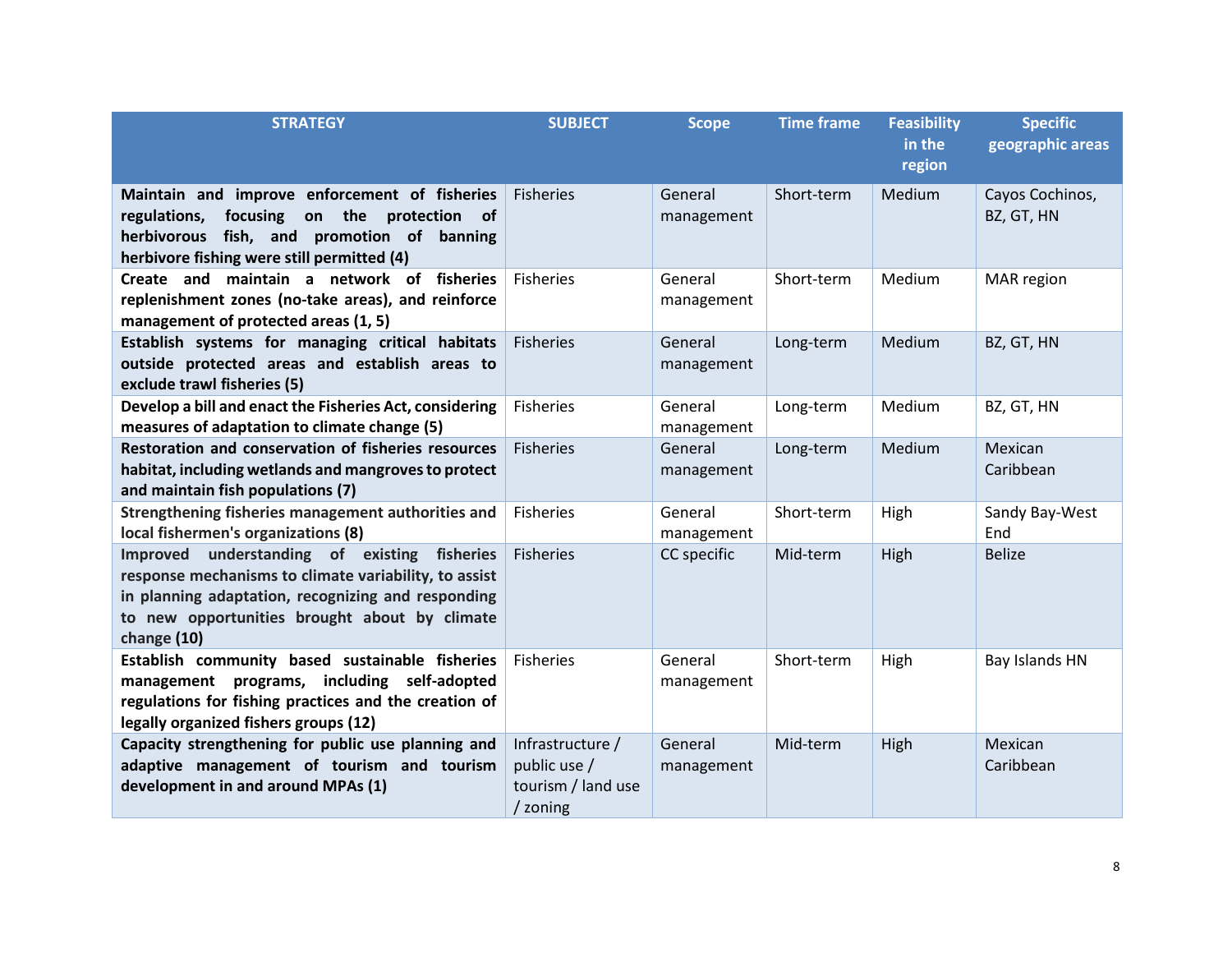| <b>STRATEGY</b>                                                                                                                                                                                                                                                                                                                                                                            | <b>SUBJECT</b>                                                     | <b>Scope</b>          | <b>Time frame</b> | <b>Feasibility</b><br>in the<br>region | <b>Specific</b><br>geographic areas  |
|--------------------------------------------------------------------------------------------------------------------------------------------------------------------------------------------------------------------------------------------------------------------------------------------------------------------------------------------------------------------------------------------|--------------------------------------------------------------------|-----------------------|-------------------|----------------------------------------|--------------------------------------|
| Development and implementation of policies, codes<br>and regulations for land use and management<br>construction of infrastructure and design and<br>promote a guide of best construction practices<br>considering the possible effects of the climate change<br>on tourism projects and real estate developments,<br>incorporating climate change adaptation<br>and<br>measures (1, 4, 5) | Infrastructure /<br>public use /<br>tourism / land use<br>/ zoning | CC specific           | Mid-term          | High                                   | Cayos Cochinos,<br><b>MAR Region</b> |
| Create landfills or relocate tourism development<br>areas on the shoreline (2)                                                                                                                                                                                                                                                                                                             | Infrastructure /<br>public use /<br>tourism / land use<br>/ zoning | CC specific           | Long-term         | Low                                    | Port Honduras                        |
| Conduct assessment of impacts and causes for<br>erosion in human populated areas (2)                                                                                                                                                                                                                                                                                                       | Infrastructure /<br>public use /<br>tourism / land use<br>/ zoning | General<br>management | Short-term        | High                                   | Port Honduras                        |
| Develop and implement land use plans, secure<br>agreements among stakeholders, and create a<br>communications and awareness raising campaign for<br>communities and decision makers, related to land<br>decisions and<br>best environmental<br>and<br>use<br>climatically viable agricultural practices and forest<br>protection (4)                                                       | Infrastructure /<br>public use /<br>tourism / land use<br>/ zoning | General<br>management | Long-term         | Medium                                 | Cayos Cochinos                       |
| Develop and implement zoning plans for coastal<br>development to promote building of infrastructure in<br>areas less exposed along the coast (5)                                                                                                                                                                                                                                           | Infrastructure /<br>public use /<br>tourism / land use<br>/ zoning | General<br>management | Mid-term          | Medium                                 | BZ, GT, HN                           |
| Develop national standards and tools to guide<br>planning at municipal, city and community levels, and<br>develop, approve and implement the Coastal Zone<br><b>Management Plan (5)</b>                                                                                                                                                                                                    | Infrastructure /<br>public use /<br>tourism / land use<br>/ zoning | General<br>management | Mid-term          | High                                   | BZ, GT, HN                           |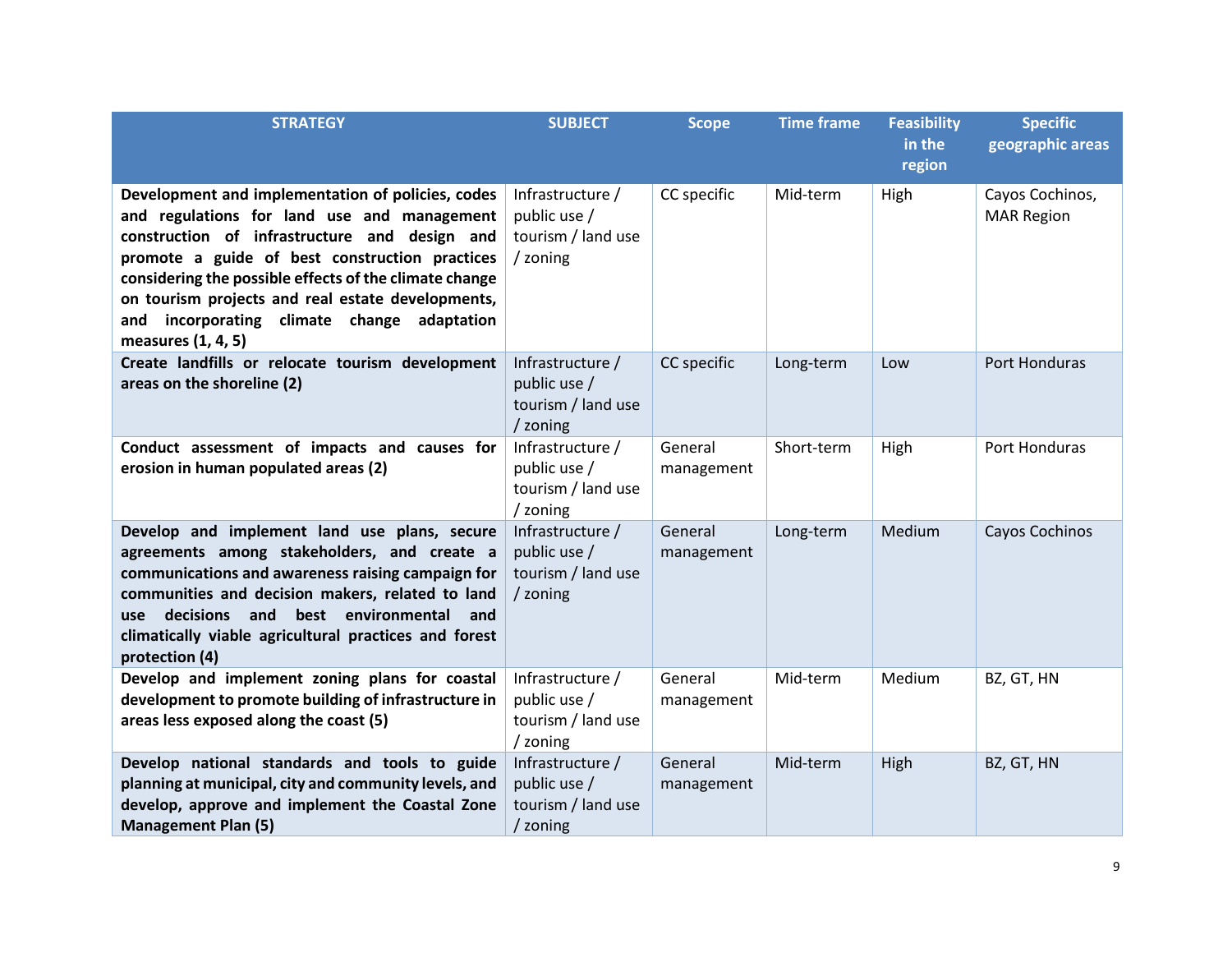| <b>STRATEGY</b>                                                                                                                                                                                                                                                                                                                           | <b>SUBJECT</b>                                                     | <b>Scope</b>          | <b>Time frame</b> | <b>Feasibility</b><br>in the<br>region | <b>Specific</b><br>geographic areas |
|-------------------------------------------------------------------------------------------------------------------------------------------------------------------------------------------------------------------------------------------------------------------------------------------------------------------------------------------|--------------------------------------------------------------------|-----------------------|-------------------|----------------------------------------|-------------------------------------|
| Develop local plans for infrastructure development<br>considering the impacts of climate change (5)                                                                                                                                                                                                                                       | Infrastructure /<br>public use /<br>tourism / land use<br>/ zoning | CC specific           | Mid-term          | High                                   | BZ, GT, HN                          |
| Establish municipal infrastructure development plans<br>that consider the effects of climate change, and<br>design and promote a guide of best building practices<br>considering the effects of climate change on tourism<br>projects and real estate developments (5)                                                                    | Infrastructure /<br>public use /<br>tourism / land use<br>/ zoning | CC specific           | Mid-term          | Medium                                 | BZ, GT, HN                          |
| Establish a training program for professionals,<br>developers, community builders, investors and<br>builders on best practices, building codes and<br>construction regulations for coastal real estate and<br>tourism development, to control beach erosion, and<br>strengthen municipal units of urban design and<br>construction (5, 8) | Infrastructure /<br>public use /<br>tourism / land use<br>/ zoning | General<br>management | Short-term        | Medium                                 | Sandy Bay-West<br>End, BZ. GT, HN   |
| Promote good practices in tourism operations to<br>maintain well preserved natural tourist attractions,<br>and identify and develop management plans for new<br>sites diversify and expand the tourism attractions<br>offer (5)                                                                                                           | Infrastructure /<br>public use /<br>tourism / land use<br>/ zoning | General<br>management | Short-term        | High                                   | BZ, GT, HN                          |
| Carry out vulnerability studies and contingency plans<br>for tourism infrastructure and attractions, and<br>propose management measures (5)                                                                                                                                                                                               | Infrastructure /<br>public use /<br>tourism / land use<br>/ zoning | CC specific           | Short-term        | High                                   | BZ, GT, HN                          |
| Establish coastal zone land planning to reduce the<br><b>of</b><br>substandard<br>coastal<br>infrastructure<br>threat<br>deforestation,<br>planning,<br>climate<br>and<br>events<br>influenced by global change (6)                                                                                                                       | Infrastructure /<br>public use /<br>tourism / land use<br>/ zoning | CC specific           | Mid-term          | Medium                                 | Honduras                            |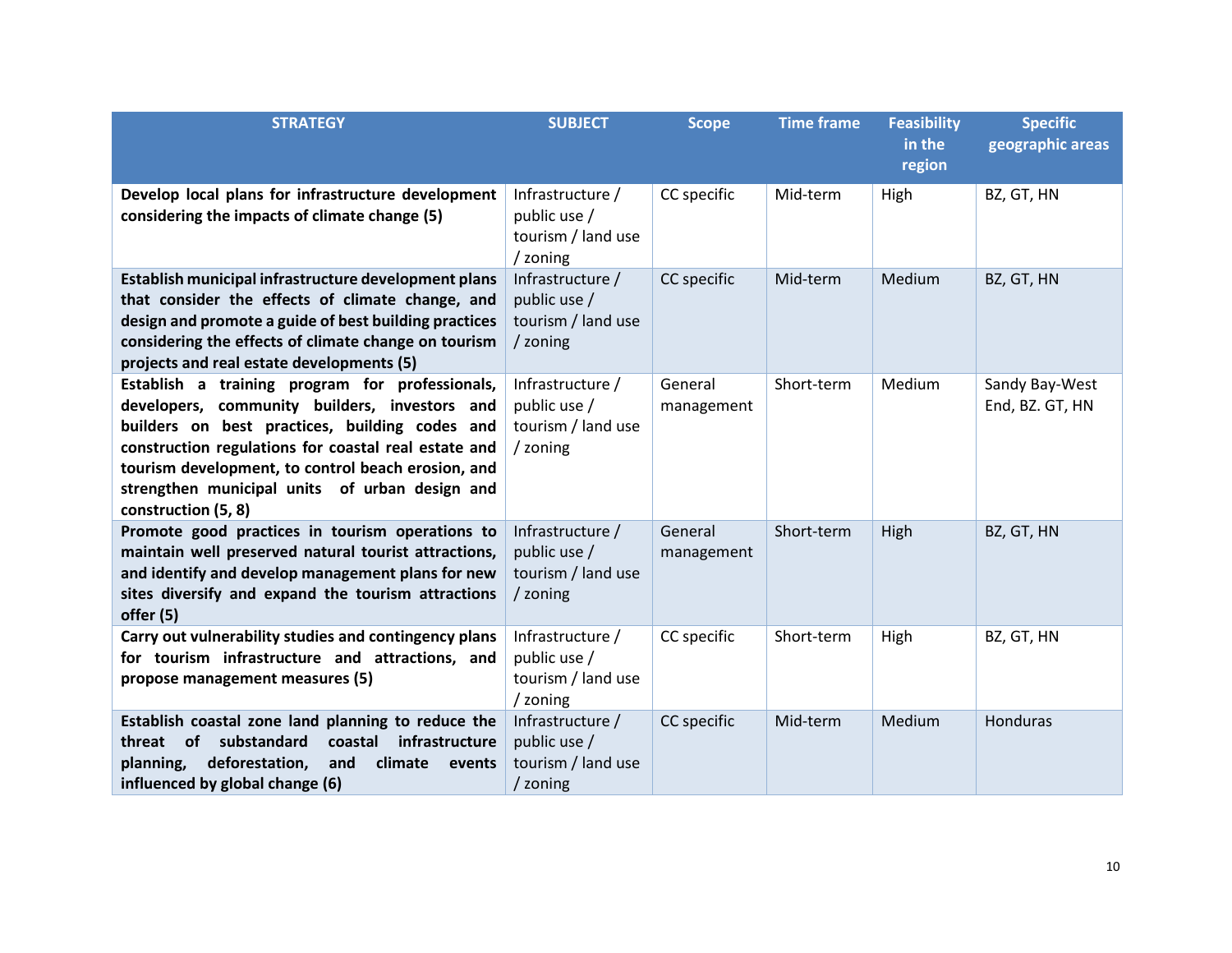| <b>STRATEGY</b>                                                                                            | <b>SUBJECT</b>                   | <b>Scope</b> | <b>Time frame</b> | <b>Feasibility</b><br>in the | <b>Specific</b><br>geographic areas |
|------------------------------------------------------------------------------------------------------------|----------------------------------|--------------|-------------------|------------------------------|-------------------------------------|
|                                                                                                            |                                  |              |                   | region                       |                                     |
| Assess and establish limits of carrying capacity for                                                       | Infrastructure /                 | General      | Short-term        | High                         | Honduras                            |
| major tourist attraction sites, to reduce the threat of                                                    | public use /                     | management   |                   |                              |                                     |
| increasing tourist pressure on sites with good health                                                      | tourism / land use               |              |                   |                              |                                     |
| (6)                                                                                                        | / zoning                         |              |                   |                              |                                     |
| Strengthen the agencies and improve interagency                                                            | Infrastructure /                 | General      | Long-term         | Low                          | Honduras                            |
| cooperation for those in charge of threats associated                                                      | public use /                     | management   |                   |                              |                                     |
| with poorly planned coastal development and                                                                | tourism / land use               |              |                   |                              |                                     |
| substandard infrastructure (6)                                                                             | / zoning                         |              |                   |                              |                                     |
| Strengthen management of Municipal infrastructure                                                          | Infrastructure /                 | CC specific  | Mid-term          | Medium                       | <b>Honduras</b>                     |
| Development Plans taking into account climate                                                              | public use /                     |              |                   |                              |                                     |
| change impacts, to reduce the threat of un controlled                                                      | tourism / land use               |              |                   |                              |                                     |
| coastal development and poorly built infrastructure                                                        | / zoning                         |              |                   |                              |                                     |
| for protection (6)                                                                                         |                                  |              |                   |                              |                                     |
| Restoration of coral reefs, mangroves, seagrasses,                                                         | Infrastructure /                 | General      | Long-term         | Low                          | Mexican                             |
| and dune vegetation for coastal and tourist                                                                | public use /                     | management   |                   |                              | Caribbean                           |
| infrastructure protection (7)                                                                              | tourism / land use               |              |                   |                              |                                     |
|                                                                                                            | / zoning                         |              |                   |                              |                                     |
| Establish guidelines for<br>coastal<br>real<br>estate<br>development and<br>construction<br>and<br>tourism | Infrastructure /<br>public use / | General      | Short-term        | High                         | Sandy Bay-West<br>End               |
| operation best practice codes (8)                                                                          | tourism / land use               | management   |                   |                              |                                     |
|                                                                                                            | / zoning                         |              |                   |                              |                                     |
| Construction of sea defenses and reinforcement of                                                          | Infrastructure /                 | General      | Mid-term          | High                         | Port Honduras, BZ                   |
| shoreline to protect against beach losses and coastal                                                      | public use /                     | management   |                   |                              |                                     |
| erosion with the appropriate design so that they                                                           | tourism / land use               |              |                   |                              |                                     |
| would not be easily overtopped by storm surges,                                                            | / zoning                         |              |                   |                              |                                     |
| taking into consideration that hard structures can                                                         |                                  |              |                   |                              |                                     |
| lead to beach loss as rigid structures cause scouring                                                      |                                  |              |                   |                              |                                     |
| of beach sand through backwash of waves (2, 10)                                                            |                                  |              |                   |                              |                                     |
| Installation of soft defenses such as the planting of                                                      | Infrastructure /                 | General      | Short-term        | Medium                       | <b>Belize</b>                       |
| mangroves, or the use of Pimento tree limbs, which                                                         | public use /                     | management   |                   |                              |                                     |
|                                                                                                            |                                  |              |                   |                              |                                     |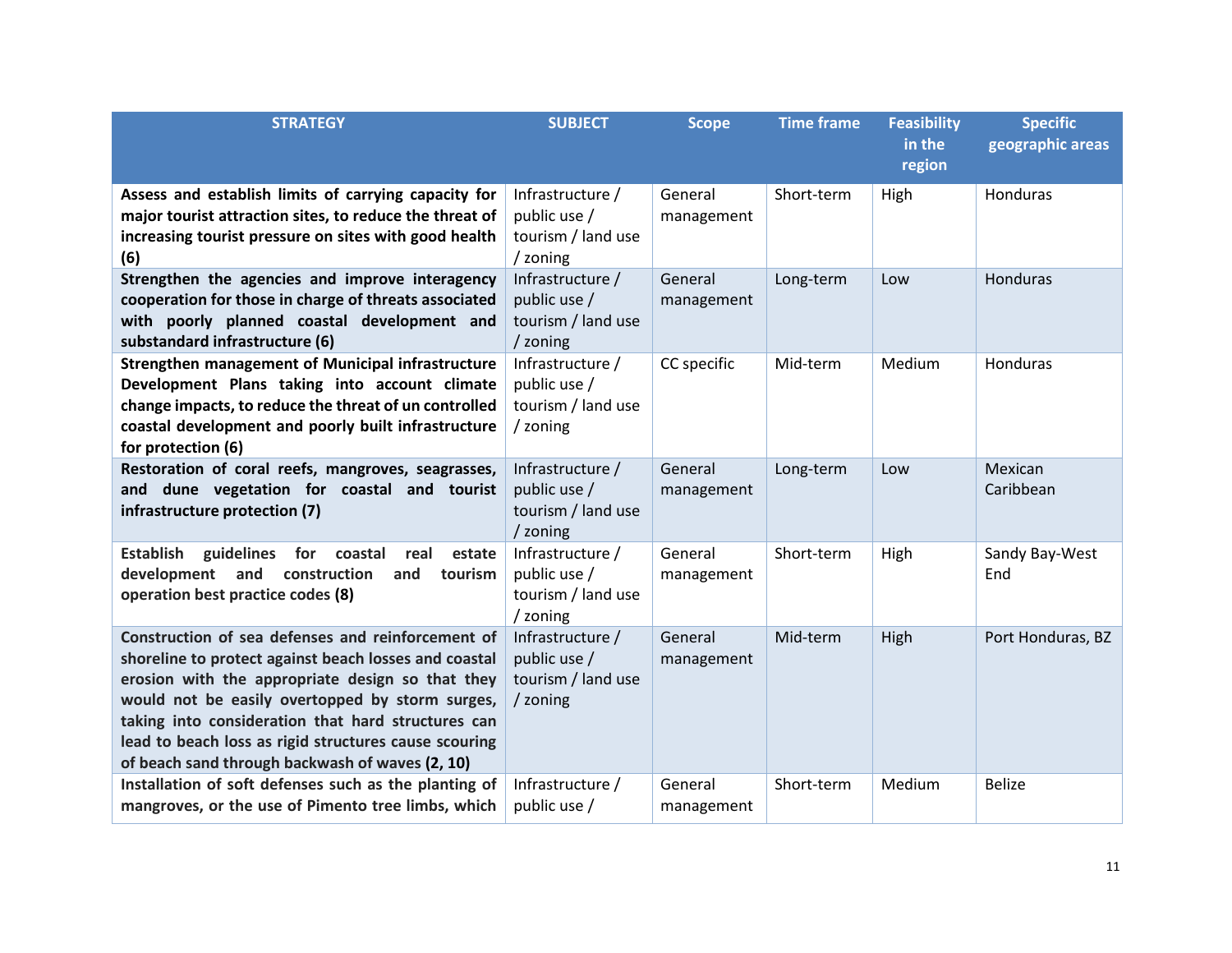| <b>STRATEGY</b>                                                                                                                                                                                                                                                                               | <b>SUBJECT</b>                                                     | <b>Scope</b>          | <b>Time frame</b> | <b>Feasibility</b><br>in the<br>region | <b>Specific</b><br>geographic areas     |
|-----------------------------------------------------------------------------------------------------------------------------------------------------------------------------------------------------------------------------------------------------------------------------------------------|--------------------------------------------------------------------|-----------------------|-------------------|----------------------------------------|-----------------------------------------|
| allow for wave energy dissipation while retaining<br>most of the sand during backwash (10)                                                                                                                                                                                                    | tourism / land use<br>/ zoning                                     |                       |                   |                                        |                                         |
| Secure funding to build new houses and raising<br>existing ones on pylons, planting mangroves as<br>natural barriers, and relocating communities to a<br>safer area, to deal with the threat of sea level rise and<br>increased wave size (11)                                                | Infrastructure /<br>public use /<br>tourism / land use<br>/ zoning | CC specific           | Mid-term          | Low                                    | Bay Islands HN                          |
| Use existing organized groups to secure funding for<br>enforcing regulations related to building on slopes,<br>deforestation, and leveling of slopes, and promote<br>reforestation, and deny construction permits on high-<br>risk areas due to landslides resulting from heavy rains<br>(11) | Infrastructure /<br>public use /<br>tourism / land use<br>/ zoning | General<br>management | Long-term         | Medium                                 | Bay Islands HN                          |
| Build shelters for use during storms and hurricanes<br>(11)                                                                                                                                                                                                                                   | Infrastructure /<br>public use /<br>tourism / land use<br>/ zoning | General<br>management | Short-term        | High                                   | Bay Islands HN                          |
| Design a management plan for micro-watersheds<br>including restoration and a program to monitor<br>physical, chemical and biological parameters of the<br>hydrological resources (44)                                                                                                         | Watersheds /<br>reforestation /<br>freshwater /<br>wastewater      | General<br>management | Short-term        | High                                   | Cayos Cochinos                          |
| Install wastewater treatment plants in coastal<br>communities and in the keys to help reduce algae in<br>reefs and for areas with limited freshwater sources<br>(1, 4)                                                                                                                        | Watersheds /<br>reforestation /<br>freshwater /<br>wastewater      | General<br>management | Long-term         | Low                                    | Cayos Cochinos,<br>Mexican<br>Caribbean |
| Awareness raising campaign on importance of<br>deforestation to control sediments for<br>reducing<br>marine ecosystems, and a restoration campaign to<br>help reduce coral disease related to sedimentation<br>(4)                                                                            | Watersheds /<br>reforestation /<br>freshwater /<br>wastewater      | General<br>management | Short-term        | High                                   | Cayos Cochinos                          |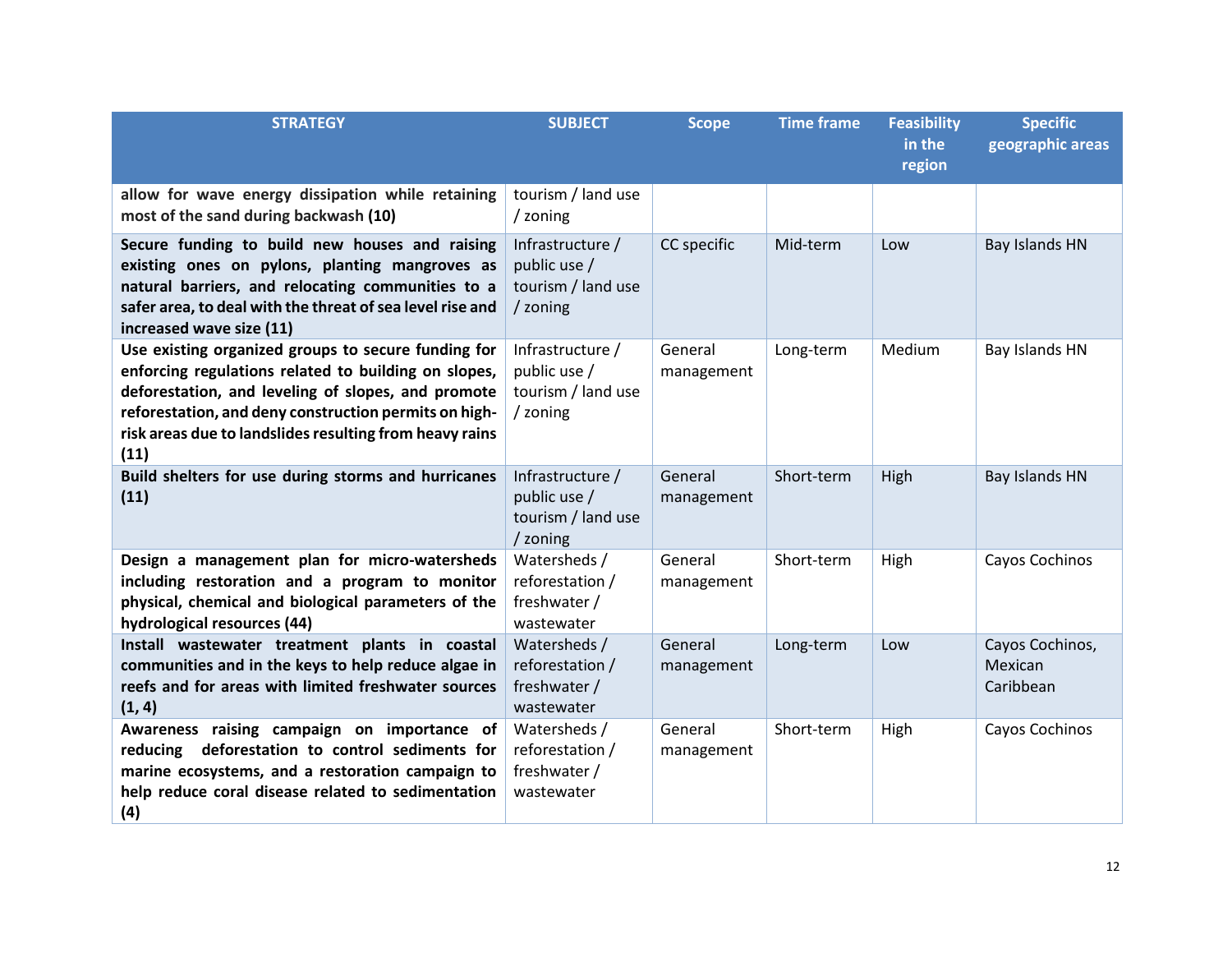| <b>STRATEGY</b>                                                                                                                                                  | <b>SUBJECT</b>                                                | <b>Scope</b>          | <b>Time frame</b> | <b>Feasibility</b><br>in the<br>region | <b>Specific</b><br>geographic areas |
|------------------------------------------------------------------------------------------------------------------------------------------------------------------|---------------------------------------------------------------|-----------------------|-------------------|----------------------------------------|-------------------------------------|
| Develop and implement the national policy for land<br>use, and implement watershed<br>management<br>activities in priority watersheds (5)                        | Watersheds /<br>reforestation /<br>freshwater /<br>wastewater | General<br>management | Mid-term          | High                                   | BZ, GT, HN                          |
| Improve agriculture and ranching practices to reduce<br>soil erosion, and establish a program to promote<br>restoration of riparian zones and coastal forest (5) | Watersheds /<br>reforestation /<br>freshwater /<br>wastewater | General<br>management | Long-term         | Low                                    | BZ, GT, HN                          |
| Enforcement of existing legislation for the protection<br>of the buffer zone (66 feet) along bodies of water (5)                                                 | Watersheds /<br>reforestation /<br>freshwater /<br>wastewater | General<br>management | Mid-term          | Low                                    | BZ, GT, HN                          |
| Enforce effluents laws for industry, towns &<br>agriculture and regulate water extraction by<br>implementing the water act (5)                                   | Watersheds /<br>reforestation /<br>freshwater /<br>wastewater | General<br>management | Mid-term          | Low                                    | BZ, GT, HN                          |
| Regulate and enforcement of tourist development<br>and dredging (5)                                                                                              | Watersheds /<br>reforestation /<br>freshwater /<br>wastewater | General<br>management | Mid-term          | Low                                    | BZ, GT, HN                          |
| Establish a prioritized riparian systems restoration<br>such<br>program<br>as<br>payment<br>programs<br>for<br>environmental services (5)                        | Watersheds /<br>reforestation /<br>freshwater /<br>wastewater | General<br>management | Long-term         | Medium                                 | BZ, GT, HN                          |
| Reinforce the management of watershed authorities,<br>and reinforce reforestation programs to restore<br>riparian vegetation to reduce sediment erosion (5)      | Watersheds /<br>reforestation /<br>freshwater /<br>wastewater | General<br>management | Long-term         | Low                                    | BZ, GT, HN                          |
| Build a complete system of sewers and treatment<br>plants in coastal cities, starting with the installation                                                      | Watersheds /<br>reforestation /                               | General<br>management | Long-term         | Low                                    | BZ, GT, HN                          |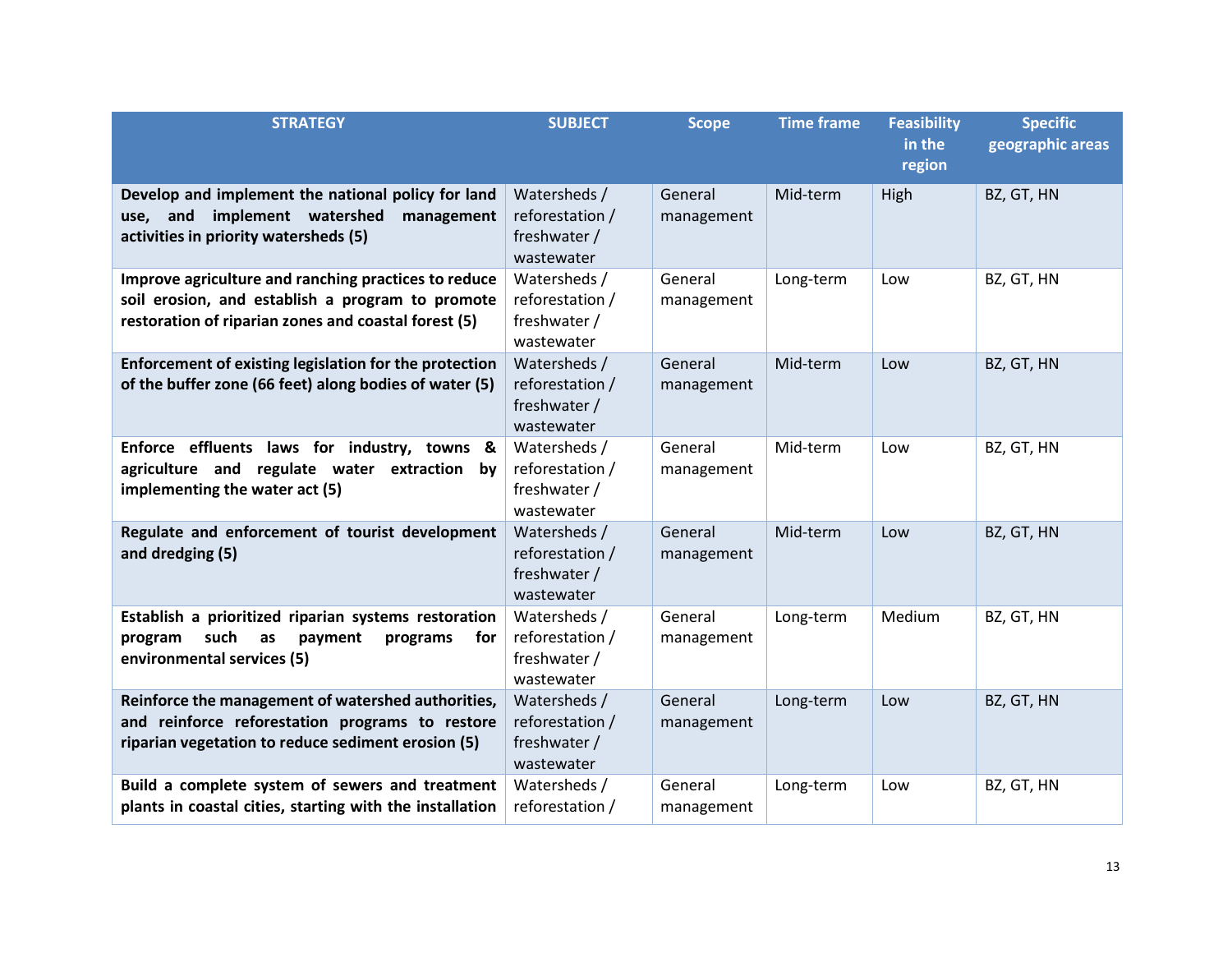| <b>STRATEGY</b>                                                                                                                                                                                                                                                 | <b>SUBJECT</b>                                                | <b>Scope</b>          | <b>Time frame</b> | <b>Feasibility</b><br>in the<br>region | <b>Specific</b><br>geographic areas |
|-----------------------------------------------------------------------------------------------------------------------------------------------------------------------------------------------------------------------------------------------------------------|---------------------------------------------------------------|-----------------------|-------------------|----------------------------------------|-------------------------------------|
| of collectors in critical areas prone to flooding, and<br>implement a solid waste management plan (5)                                                                                                                                                           | freshwater /<br>wastewater                                    |                       |                   |                                        |                                     |
| Create an environmental auditing mechanism so that<br>civil society can monitor the enforcement of laws and<br>the construction of the sewage system, and influence<br>authorities about the seriousness of the sanitation<br>problem due to climate change (5) | Watersheds /<br>reforestation /<br>freshwater /<br>wastewater | General<br>management | Mid-term          | Medium                                 | BZ, GT, HN                          |
| Strengthen coordination between the municipalities<br>and central government to address wastewater<br>projects (5)                                                                                                                                              | Watersheds /<br>reforestation /<br>freshwater /<br>wastewater | General<br>management | Short-term        | High                                   | BZ, GT, HN                          |
| Implement patrolling and local environmental<br>awareness programs to reduce the threat of pollution<br>from ports and ballast water, and the lack of<br>treatment for waste water and solid waste (6)                                                          | Watersheds /<br>reforestation /<br>freshwater /<br>wastewater | General<br>management | Mid-term          | Low                                    | Honduras                            |
| Assess aquifer extraction capacity (7)                                                                                                                                                                                                                          | Watersheds /<br>reforestation /<br>freshwater /<br>wastewater | General<br>management | Mid-term          | High                                   | Mexican<br>Caribbean                |
| Advocacy program and municipal management plan<br>for improvement in solid waste collection and<br>management (8)                                                                                                                                               | Watersheds /<br>reforestation /<br>freshwater /<br>wastewater | General<br>management | Short-term        | Low                                    | Sandy Bay-West<br>End               |
| Install waste water treatment plants to reduce<br>threats to coral reefs from pollution from human<br>activities including waste water, oil, ballast water,<br>pesticides and solid waste (8)                                                                   | Watersheds /<br>reforestation /<br>freshwater /<br>wastewater | General<br>management | Long-term         | Low                                    | Sandy Bay-West<br>End               |
| funding from the local water<br>funds,<br><b>Use</b><br>municipalities and other projects to drill more water<br>wells, capturing rain water (more and bigger holding                                                                                           | Watersheds /<br>reforestation /                               | General<br>management | Mid-term          | Medium                                 | Bay Islands HN                      |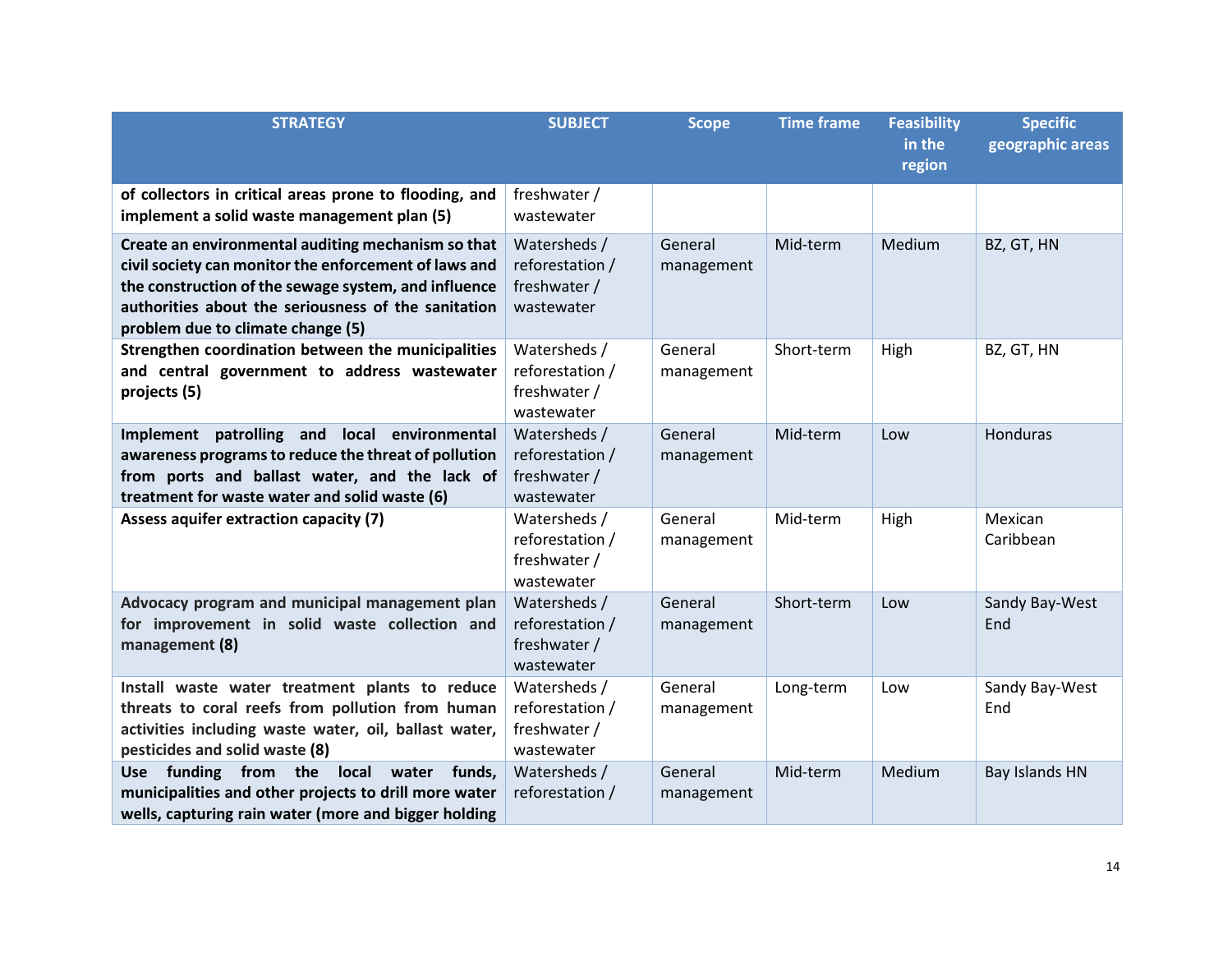| <b>STRATEGY</b>                                                                                                                                                                                                                       | <b>SUBJECT</b>                                                | <b>Scope</b>          | <b>Time frame</b> | <b>Feasibility</b><br>in the<br>region | <b>Specific</b><br>geographic areas |
|---------------------------------------------------------------------------------------------------------------------------------------------------------------------------------------------------------------------------------------|---------------------------------------------------------------|-----------------------|-------------------|----------------------------------------|-------------------------------------|
| tanks), and<br>improve water quality and the<br>distribution network (11)                                                                                                                                                             | freshwater /<br>wastewater                                    |                       |                   |                                        |                                     |
| Increase aquifer infiltration by planting trees and<br>increase Water Board knowledge and technical<br>capacity (11)                                                                                                                  | Watersheds /<br>reforestation /<br>freshwater /<br>wastewater | General<br>management | Mid-term          | Medium                                 | Bay Islands HN                      |
| Increase access to clean water for communities and<br>tourism, through the installation of rain catchment<br>systems, construction of reservoirs and potable<br>water distribution network (12)                                       | Watersheds /<br>reforestation /<br>freshwater /<br>wastewater | General<br>management | Long-term         | Low                                    | Bay Islands HN                      |
| Improve water management by reforesting micro-<br>watersheds and installing rainwater catchment tanks<br>(12)                                                                                                                         | Watersheds /<br>reforestation /<br>freshwater /<br>wastewater | General<br>management | Mid-term          | Medium                                 | Bay Islands HN                      |
| Create family-run productive gardens by composting<br>and recycling organic wastes to reduce erosion and<br>sedimentation form heavy rains (12)                                                                                       | Watersheds /<br>reforestation /<br>freshwater /<br>wastewater | General<br>management | Short-term        | Medium                                 | Bay Islands HN                      |
| Enforce existing mangrove protecting legislation and<br>mangrove reforestation programs (2)                                                                                                                                           | Mangroves                                                     | General<br>management | Short-term        | Low                                    | Port Honduras                       |
| Establish a mangrove restoration program, and<br>implement a coastal land planning, including the<br>establishment of payment of environmental services<br>mechanisms for mangrove conservation to help<br>protect the coast line (5) | Mangroves                                                     | General<br>management | Mid-term          | Low                                    | BZ, GT, HN                          |
| Implement a coastal land planning mechanisms for<br>economic compensation for the conservation of<br>mangroves (5)                                                                                                                    | Mangroves                                                     | General<br>management | Long-term         | Low                                    | BZ, GT, HN                          |
| Conserve and restore mangrove forests, swamps and<br>coastal floodplain areas for protections to fishing                                                                                                                              | Mangroves                                                     | General<br>management | Long-term         | Medium                                 | BZ, GT, HN                          |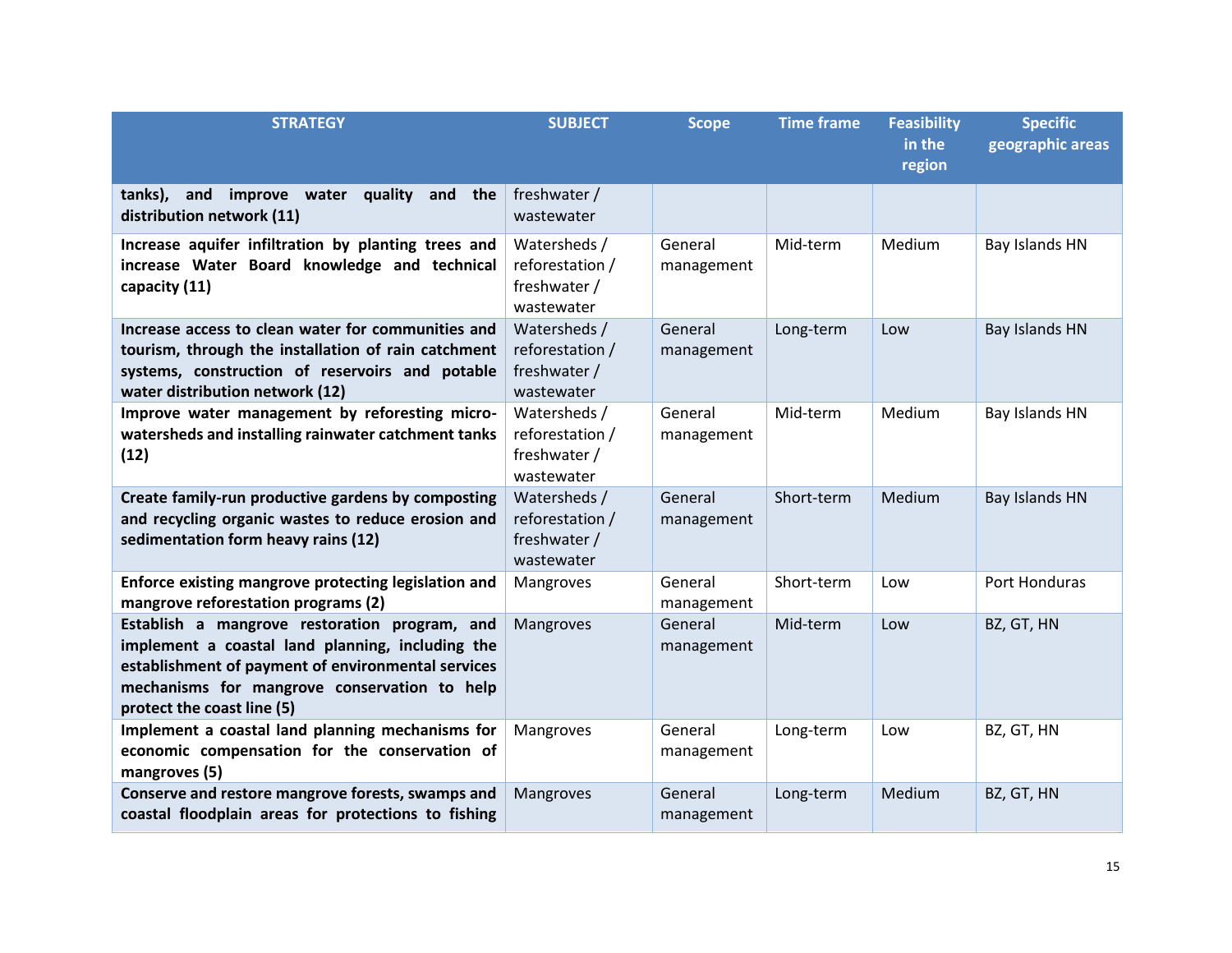| <b>STRATEGY</b>                                                                                                                                                                                                                                                                                      | <b>SUBJECT</b>             | <b>Scope</b>          | <b>Time frame</b> | <b>Feasibility</b><br>in the<br>region | <b>Specific</b><br>geographic areas |
|------------------------------------------------------------------------------------------------------------------------------------------------------------------------------------------------------------------------------------------------------------------------------------------------------|----------------------------|-----------------------|-------------------|----------------------------------------|-------------------------------------|
| habitats, and regulate construction in the coastal<br>zone $(5)$                                                                                                                                                                                                                                     |                            |                       |                   |                                        |                                     |
| Strengthen monitoring effort to assess effectiveness<br>of climate change adaptation strategies (2)                                                                                                                                                                                                  | Monitoring                 | CC specific           | Short-term        | High                                   | Port Honduras                       |
| Establish a system to monitor climate data and<br>ecosystem dynamics, together with a program to<br>reforest beaches with native species, and design and<br>promote a best practices guide for beachfront<br>development, based on understanding of beach<br>dynamics (4)                            | Monitoring                 | CC specific           | Mid-term          | Low                                    | Cayos Cochinos                      |
| Establish a species and ecosystems monitoring<br>program to measure the impacts of climate change<br>(5)                                                                                                                                                                                             | Monitoring                 | CC specific           | Short-term        | High                                   | BZ, GT, HN                          |
| Establishment of monitoring system for fish stocks<br>and fisheries landings (8)                                                                                                                                                                                                                     | Monitoring                 | General<br>management | Short-term        | Medium                                 | Sandy Bay-West<br>End               |
| Strengthen climate monitoring programs of impacts<br>of climate change on ecosystems and species (8)                                                                                                                                                                                                 | Monitoring                 | CC specific           | Mid-term          | Medium                                 | Sandy Bay-West<br>End               |
| <b>Monitoring</b><br>biophysical, social and economic<br>indicators linked to management and policy<br>responses and adoption of multi-sector adaptive<br>strategies to minimize negative impacts (10)                                                                                               | Monitoring                 | General<br>management | Short-term        | High                                   | <b>Belize</b>                       |
| Promote research to increase knowledge for a better<br>understanding and interpretation of climate change<br>and its impacts on biodiversity, and establish climate<br>monitoring networks in protected areas to evaluate<br>and adjust adaptation and mitigation processes in its<br>territory (13) | Monitoring                 | CC specific           | Short-term        | High                                   | Mexico                              |
| Establish training and credits programs to promote<br>livelihood diversification in coastal communities (5)                                                                                                                                                                                          | Alternative<br>livelihoods | General<br>management | Mid-term          | Medium                                 | BZ, GT, HN                          |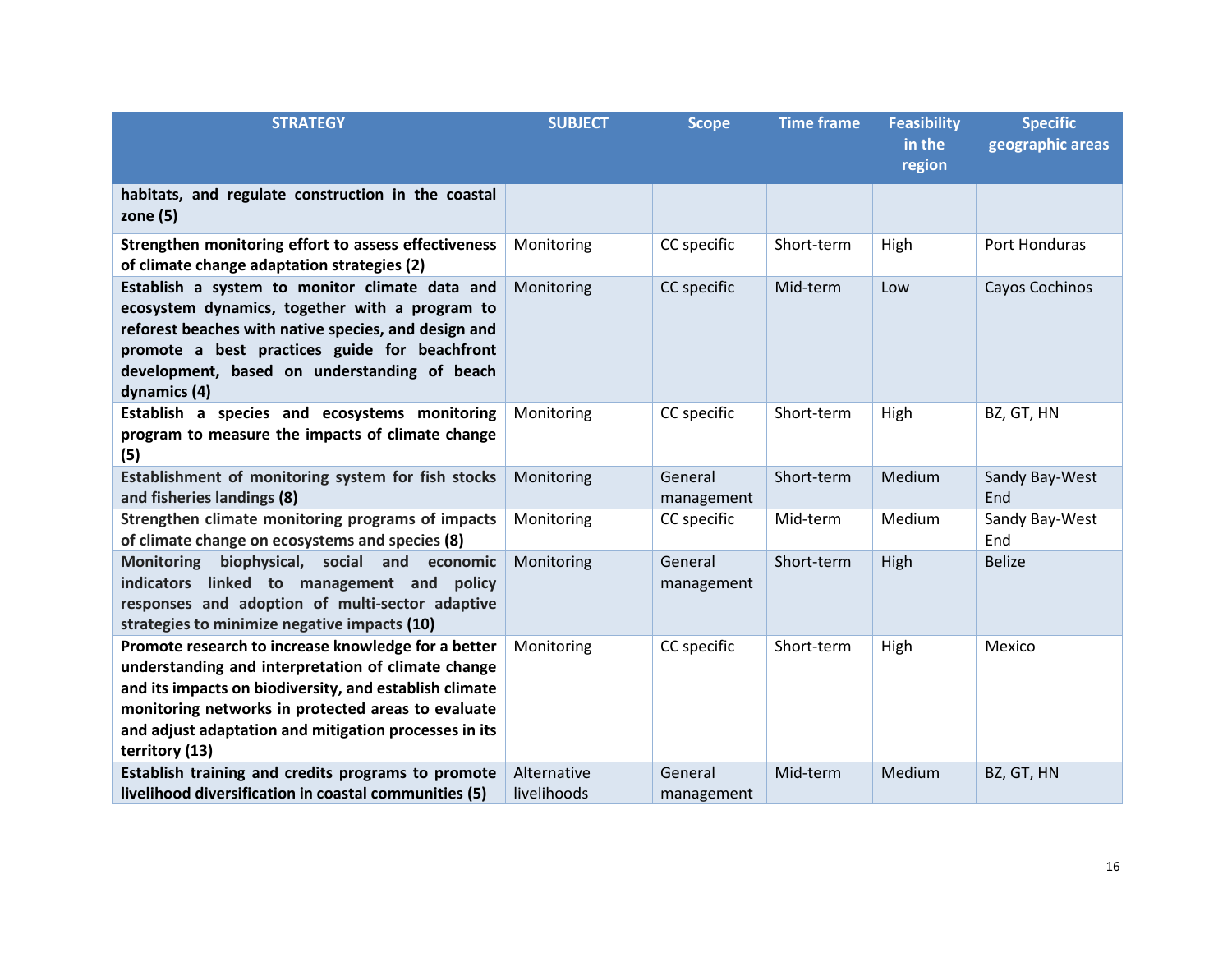| <b>STRATEGY</b>                                                                                                                                                                                           | <b>SUBJECT</b>                                     | <b>Scope</b>          | <b>Time frame</b> | <b>Feasibility</b><br>in the<br>region | <b>Specific</b><br>geographic areas |
|-----------------------------------------------------------------------------------------------------------------------------------------------------------------------------------------------------------|----------------------------------------------------|-----------------------|-------------------|----------------------------------------|-------------------------------------|
| Identification of alternative sources of income and<br>valuation of the existing income sources in MPA<br>buffer area to reduce the threat of reduced tourism<br>demand (6)                               | Alternative<br>livelihoods                         | General<br>management | Short-term        | High                                   | Honduras                            |
| Implement management approaches and policies<br>that strengthen the livelihood asset base (10)                                                                                                            | Alternative<br>livelihoods                         | General<br>management | Mid-term          | Medium                                 | <b>Belize</b>                       |
| Incorporation of climate change in formal and<br>informal education will help society become aware of<br>the impacts of climate change on their livelihoods (5)                                           | Communication<br>and<br>Environmental<br>Awareness | CC specific           | Short-term        | High                                   | BZ, GT, HN                          |
| Disseminate the value of protected areas as carbon<br>climate change impact reduction<br>sinks<br>and<br>alternative (13)                                                                                 | Communication<br>and<br>Environmental<br>Awareness | CC specific           | Short-term        | Medium                                 | Mexico                              |
| stakeholders<br><b>Sensitize</b><br>in<br>conservation<br>and<br>restoration processes in protected areas about the<br>impacts related to climate change, to encourage their<br>active participation (13) | Communication<br>and<br>Environmental<br>Awareness | CC specific           | Short-term        | Medium                                 | Mexico                              |
| Encourage behavior changes in urban and rural<br>populations, favoring a reduction of the vulnerability<br>of the ecosystems they inhabit (13)                                                            | Communication<br>and<br>Environmental<br>Awareness | General<br>management | Mid-term          | Medium                                 | Mexico                              |
| Establish communication schemes for early alert and<br>risk management of contingencies resulting from<br>extreme weather events (13)                                                                     | Communication<br>and<br>Environmental<br>Awareness | General<br>management | Short-term        | High                                   | Mexico                              |
| Actively participate in forums and collaborative<br>learning networks related to mitigation<br>and<br>adaptation processes in protected areas (13)                                                        | Communication<br>and<br>Environmental<br>Awareness | General<br>management | Short-term        | High                                   | Mexico                              |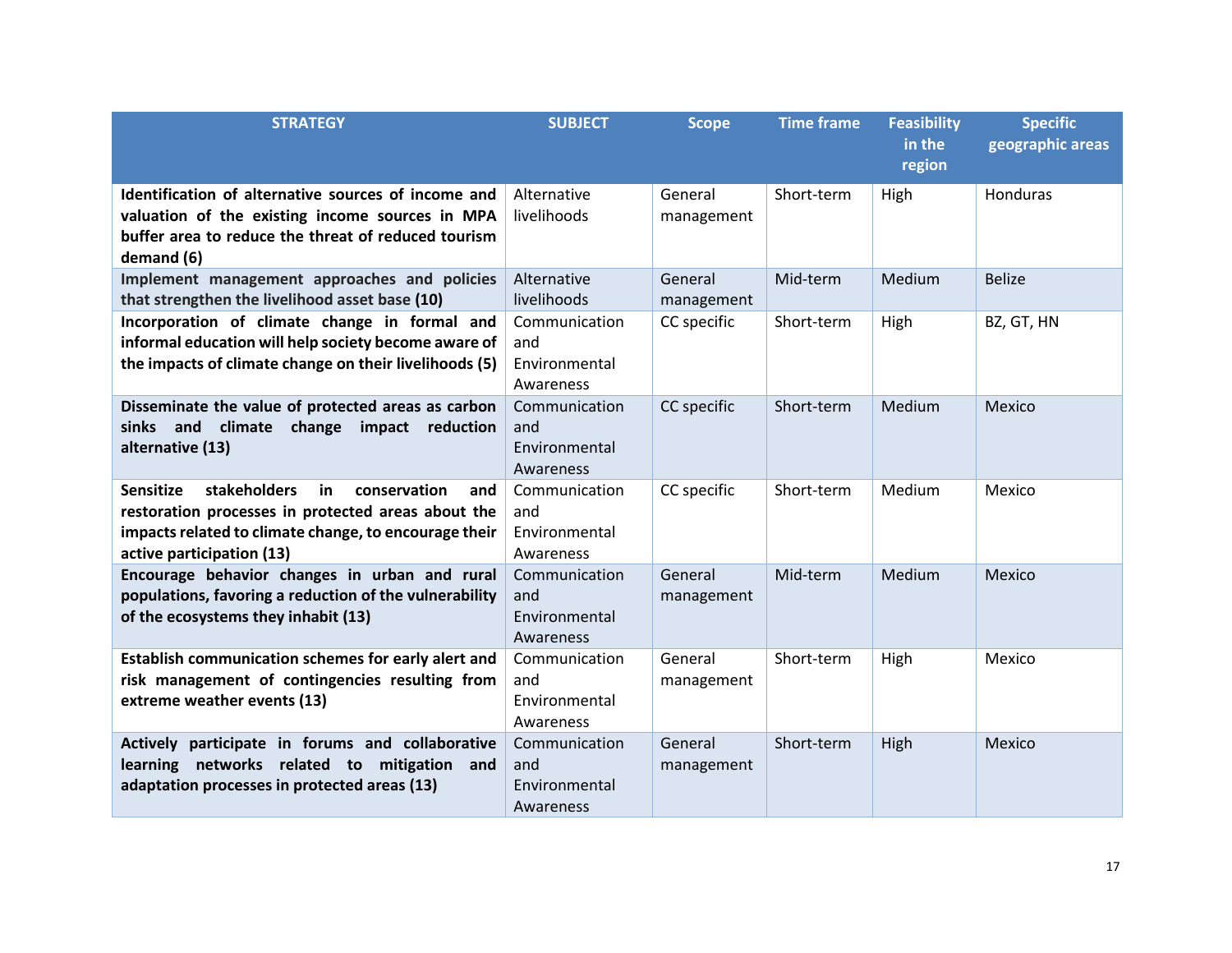| <b>STRATEGY</b>                                          | <b>SUBJECT</b>          | <b>Scope</b> | <b>Time frame</b> | <b>Feasibility</b><br>in the | <b>Specific</b><br>geographic areas |
|----------------------------------------------------------|-------------------------|--------------|-------------------|------------------------------|-------------------------------------|
|                                                          |                         |              |                   | region                       |                                     |
| Establish protected areas in priority zones or           | <b>Marine Protected</b> | General      | Long-term         | Low                          | BZ, GT, HN                          |
| watersheds, following the rule of the law (5)            | Areas                   | management   |                   |                              |                                     |
| Strengthen the management of protected areas that        | <b>Marine Protected</b> | General      | Short-term        | High                         | BZ, GT, HN                          |
| conserve critical habitats for healthy and functional    | Areas                   | management   |                   |                              |                                     |
| fisheries such as lagoons, mangroves and reefs (5)       |                         |              |                   |                              |                                     |
| Develop technical studies and promote the                | <b>Marine Protected</b> | General      | Long-term         | Medium                       | BZ, GT, HN                          |
| declaration of new protected areas to complete the       | Areas                   | management   |                   |                              |                                     |
| gaps identified in the National Gap Analysis, and        |                         |              |                   |                              |                                     |
| strengthen the management of protected areas,            |                         |              |                   |                              |                                     |
| creating a network of well-designed and well             |                         |              |                   |                              |                                     |
| managed conservation areas (5)                           |                         |              |                   |                              |                                     |
| Establishment of a network of coastal protected          | <b>Marine Protected</b> | General      | Long-term         | Medium                       | Honduras                            |
| areas and strengthening existing ones, to reduce the     | Areas                   | management   |                   |                              |                                     |
| threat of agricultural areas expansion and               |                         |              |                   |                              |                                     |
| uncontrolled urban growth and development (6)            |                         |              |                   |                              |                                     |
| Strengthen MPAs capacities for the design,               | <b>Marine Protected</b> | General      | Mid-term          | Medium                       | Mexican                             |
| development and implementation of programs of            | Areas                   | management   |                   |                              | Caribbean                           |
| public use, with an adaptive management approach,        |                         |              |                   |                              |                                     |
| to address areas of greatest tourism pressure inside     |                         |              |                   |                              |                                     |
| and outside MPAs (7)                                     |                         |              |                   |                              |                                     |
| Expansion of the conservation areas across different     | <b>Marine Protected</b> | General      | Long-term         | Medium                       | Mexico                              |
| categories should be promoted to facilitate natural      | Areas                   | management   |                   |                              |                                     |
| adaptation and promote connectivity, help to             |                         |              |                   |                              |                                     |
| maintain viable populations and ecosystems (13)          |                         |              |                   |                              |                                     |
| To ensure the integrity, functionality and resilience of | <b>Marine Protected</b> | General      | Mid-term          | Medium                       | Mexico                              |
| ecosystems and production systems, protected areas       | Areas                   | management   |                   |                              |                                     |
| management should be connected with its area of          |                         |              |                   |                              |                                     |
| influence, in a scale of landscape planning (13)         |                         |              |                   |                              |                                     |
| Improve protected areas management effectiveness         | <b>Marine Protected</b> | CC specific  | Mid-term          | Medium                       | Mexico                              |
| to reduce the combined impacts of climate change         | Areas                   |              |                   |                              |                                     |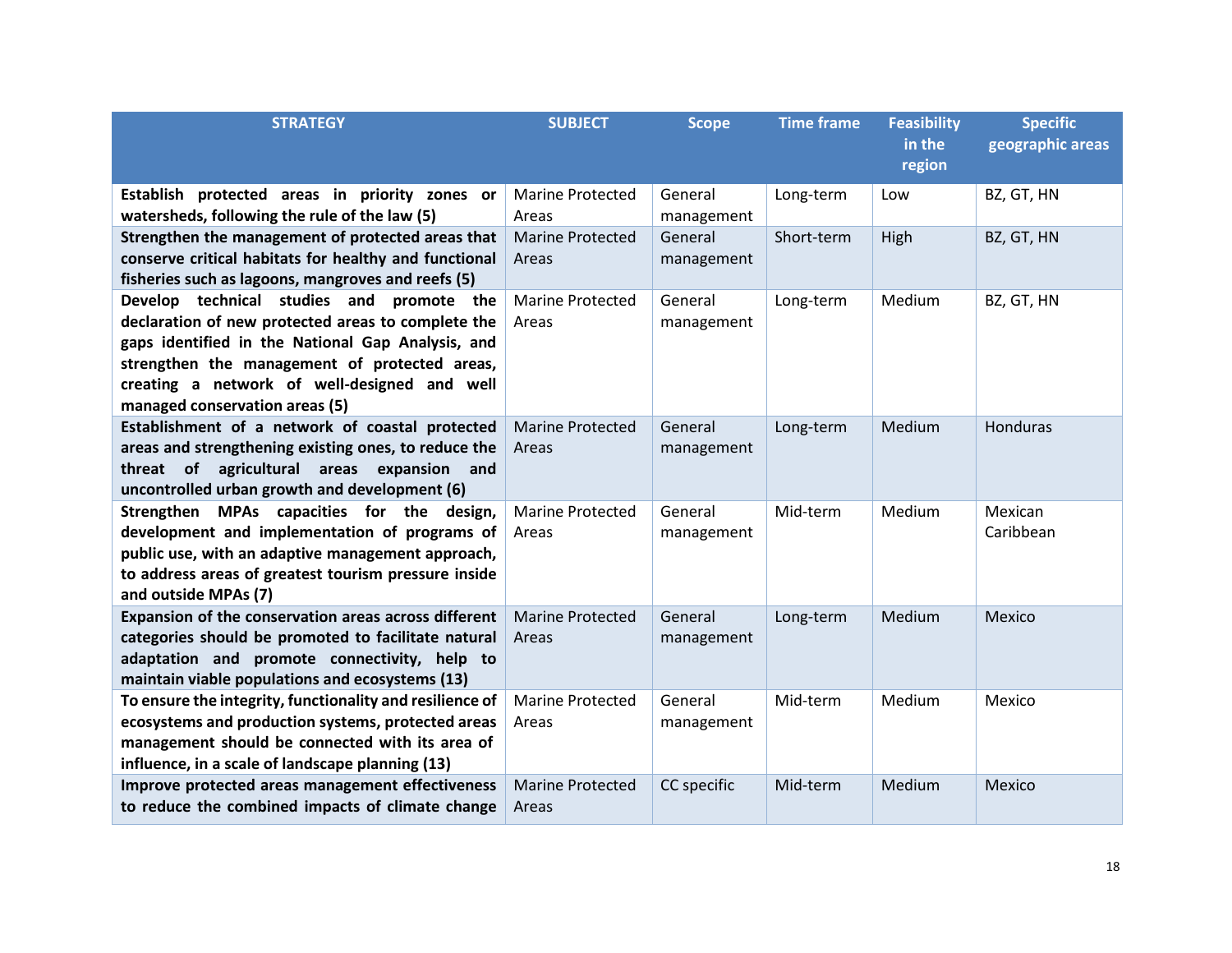| <b>STRATEGY</b>                                                                                                                                                                                                                                                                               | <b>SUBJECT</b>                   | <b>Scope</b>          | <b>Time frame</b> | <b>Feasibility</b><br>in the<br>region | <b>Specific</b><br>geographic areas |
|-----------------------------------------------------------------------------------------------------------------------------------------------------------------------------------------------------------------------------------------------------------------------------------------------|----------------------------------|-----------------------|-------------------|----------------------------------------|-------------------------------------|
| and the pressures of existing environmental<br>degradation (13)                                                                                                                                                                                                                               |                                  |                       |                   |                                        |                                     |
| Strengthen institutional capacity and management of<br>protected area local actors to manage risk and<br>respond to disasters caused by extreme weather<br>events (13)                                                                                                                        | Marine Protected<br>Areas        | CC specific           | Mid-term          | Medium                                 | Mexico                              |
| Develop measures to promote the adaptation of<br>priority species (13)                                                                                                                                                                                                                        | <b>Marine Protected</b><br>Areas | CC specific           | Long-term         | Low                                    | Mexico                              |
| Partner with specialized institutions to promote<br>research projects that support planning and<br>management of protected areas and areas of<br>influence (13)                                                                                                                               | <b>Marine Protected</b><br>Areas | General<br>management | Mid-term          | Medium                                 | Mexico                              |
| Establish agreements on priorities for research on<br>climate change and management of protected areas<br>in conjunction with research institutions (13)                                                                                                                                      | <b>Marine Protected</b><br>Areas | CC specific           | Short-term        | Medium                                 | Mexico                              |
| Strengthen MPA manager's GIS capacity as a tool to<br>guide decision-making processes on mitigation and<br>adaptation to climate change (13)                                                                                                                                                  | <b>Marine Protected</b><br>Areas | General<br>management | Short-term        | High                                   | Mexico                              |
| Streamline procedures and mechanisms to promote<br>optimal and timely use of information for planning,<br>implementation and evaluation of regional actions<br>related to adaptation and mitigation at regional and<br>individual MPAs (13)                                                   | <b>Marine Protected</b><br>Areas | General<br>management | Mid-term          | High                                   | Mexico                              |
| Implement a program of strategic positioning about<br>the role of protected areas as cost-effective<br>mechanisms for mitigation and adaptation to climate<br>change to the public and particularly to stakeholders<br>such as entrepreneurs, producers, regulators and<br>other sectors (13) | <b>Marine Protected</b><br>Areas | CC specific           | Mid-term          | Medium                                 | Mexico                              |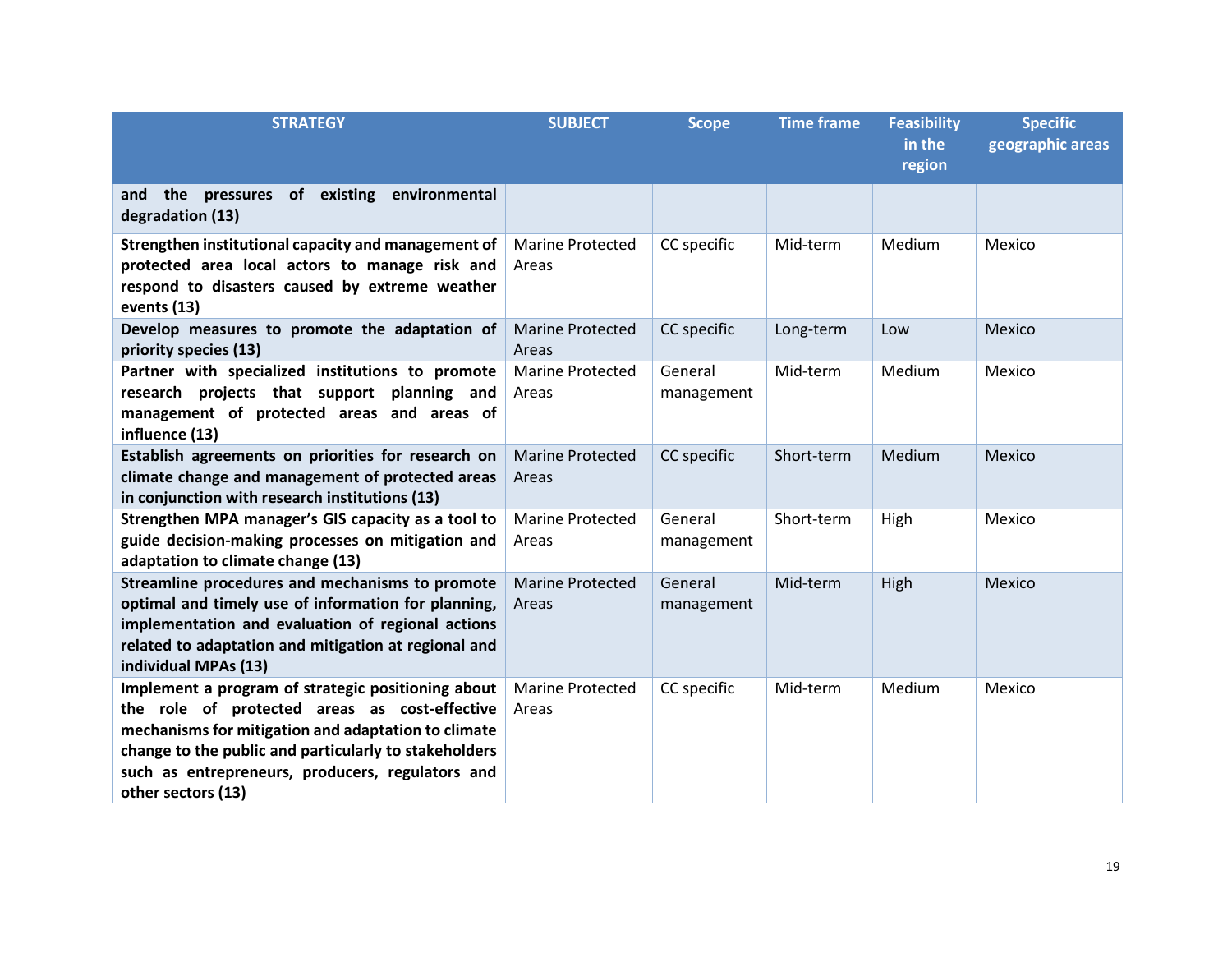| <b>STRATEGY</b>                                                                                                                                                                                                                                                                                   | <b>SUBJECT</b>                   | <b>Scope</b>          | <b>Time frame</b> | <b>Feasibility</b><br>in the<br>region | <b>Specific</b><br>geographic areas |
|---------------------------------------------------------------------------------------------------------------------------------------------------------------------------------------------------------------------------------------------------------------------------------------------------|----------------------------------|-----------------------|-------------------|----------------------------------------|-------------------------------------|
| institutional<br>capacity to strengthen<br><b>Develop</b><br>communication and outreach campaigns on the<br>issues of climate change on protected areas (13)                                                                                                                                      | <b>Marine Protected</b><br>Areas | CC specific           | Mid-term          | Medium                                 | Mexico                              |
| Generate and develop opportunities for technical<br>collaboration with other institutions to develop<br>mitigation and adaptation projects in protected areas<br>and areas of influence (13)                                                                                                      | <b>Marine Protected</b><br>Areas | General<br>management | Short-term        | High                                   | Mexico                              |
| Cost - benefit analyses of inaction to justify public<br>sector and fishers investment in conservation and<br>restoration (1)                                                                                                                                                                     | Odds but<br>important            | CC specific           | Mid-term          | High                                   | Mexican<br>Caribbean                |
| Involve non-traditional sectors including marine<br>aquaculture (1)                                                                                                                                                                                                                               | Odds but<br>important            | General<br>management | Mid-term          | Medium                                 | Mexican<br>Caribbean                |
| <b>Establish the National Adaptation Fund for Marine</b><br>Protected Areas (Reef for Life) as a financial<br>mechanism to support conservation of functional<br>coastal and marine ecosystems (5)                                                                                                | Odds but<br>important            | General<br>management | Long-term         | Low                                    | BZ, GT, HN                          |
| Governments pursue financing<br>from UNFCCC<br>Adaptation Fund to revitalize and upgrade coastal<br>protection, and land drainage and irrigation, to<br>promote adaptation of key sectors such as<br>agriculture, water resources and tourism, and human<br>settlement health and well-being (10) | Odds but<br>important            | CC specific           | Long-term         | Low                                    | <b>Belize</b>                       |
| Develop a strategy for procurement of funds to allow<br>access to human, technical and financial resources<br>needed for the implementation of climate change<br>adaptation strategies, and tag federal funding for<br>initiatives to address climate change in protected<br>areas $(13)$         | Odds but<br>important            | CC specific           | Long-term         | Medium                                 | Mexico                              |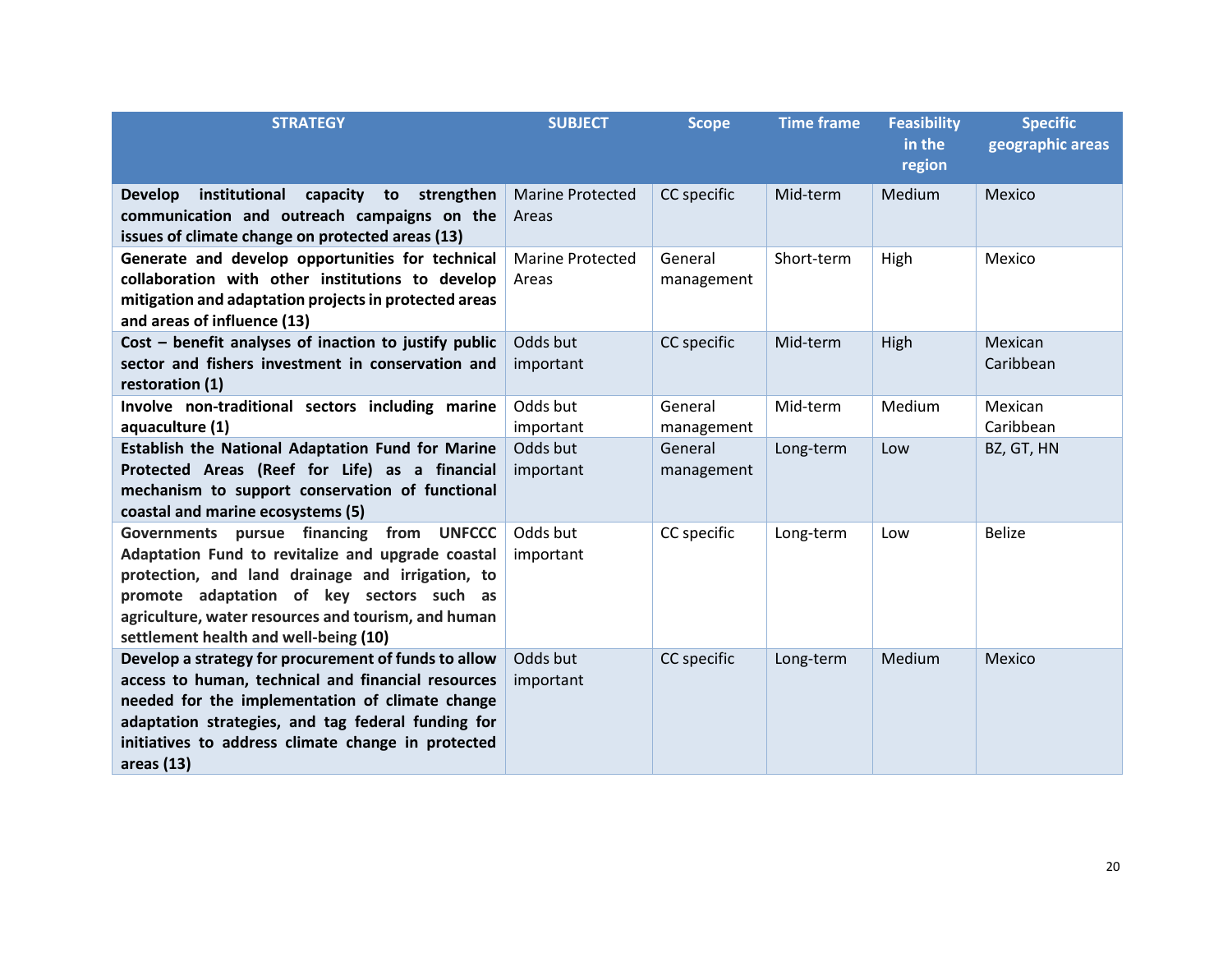## **Gaps and opportunities related to strategies for adaptation to climate change:**

It is evident from the revision of the submitted reports that there is more information and knowledge available on vulnerability and impacts that on specific adaptation strategies for the Mesoamerican Reef MPAs. Some of the strategies that are not mentioned and that may be worth considering include:

## Protection of key ecosystem features

- Promote connected landscapes to facilitate species movements and gene flow, and sustain key ecosystem processes.
- Remove barriers to upstream migration in rivers and streams like the use of nets that cover the width of the river, and maintain natural flow regime through dam flow releases.
- Design protected areas with dynamic boundaries and buffers to protect breeding and foraging habits of highly migratory and pelagic species.
- Monitor ecosystems and have rapid-response strategies to assess ecological effects of extreme events.
- Identify ecological connections among ecosystems and use them to inform the design of MPAs and management decisions such as protecting resistant areas to ensure sources of recruitment for recovery of populations in damaged areas.
- Manage functional species groups necessary to maintaining the health of reefs like herbivores and reef building corals

## Reduce anthropogenic stresses

- Use early detection and rapid response to non-native invasive species.
- Develop storm water infrastructure to reduce severe erosion.
- Conduct integrated management of nutrient sources and wetland treatment of nutrients to limit hypoxia and eutrophication.
- Prohibit bulkheads and other engineered structures on estuarine shores, and remove structures that harden coastlines.
- Manage excessive inputs of nutrients, sediments and pollutants.

## Promote representation and replication of ecosystems and habitat types in networks of protected areas

- Expand the boundaries of protected areas to increase variation in species.
- Increase physical habitat heterogeneity in channels to support diverse biotic assemblages.
- Include entire ecological units to maintain ecosystem function and resilience.
- Spread risks by increasing ecosystem redundancy and buffers.
- Replicate reefs along a depth gradient to allow fish and crustaceans to survive when depthdependent environmental degradation occurs.
- Maximize habitat heterogeneity within MPAs and consider protecting larger areas to preserve biodiversity, biological connections among habitats, and ecological functions.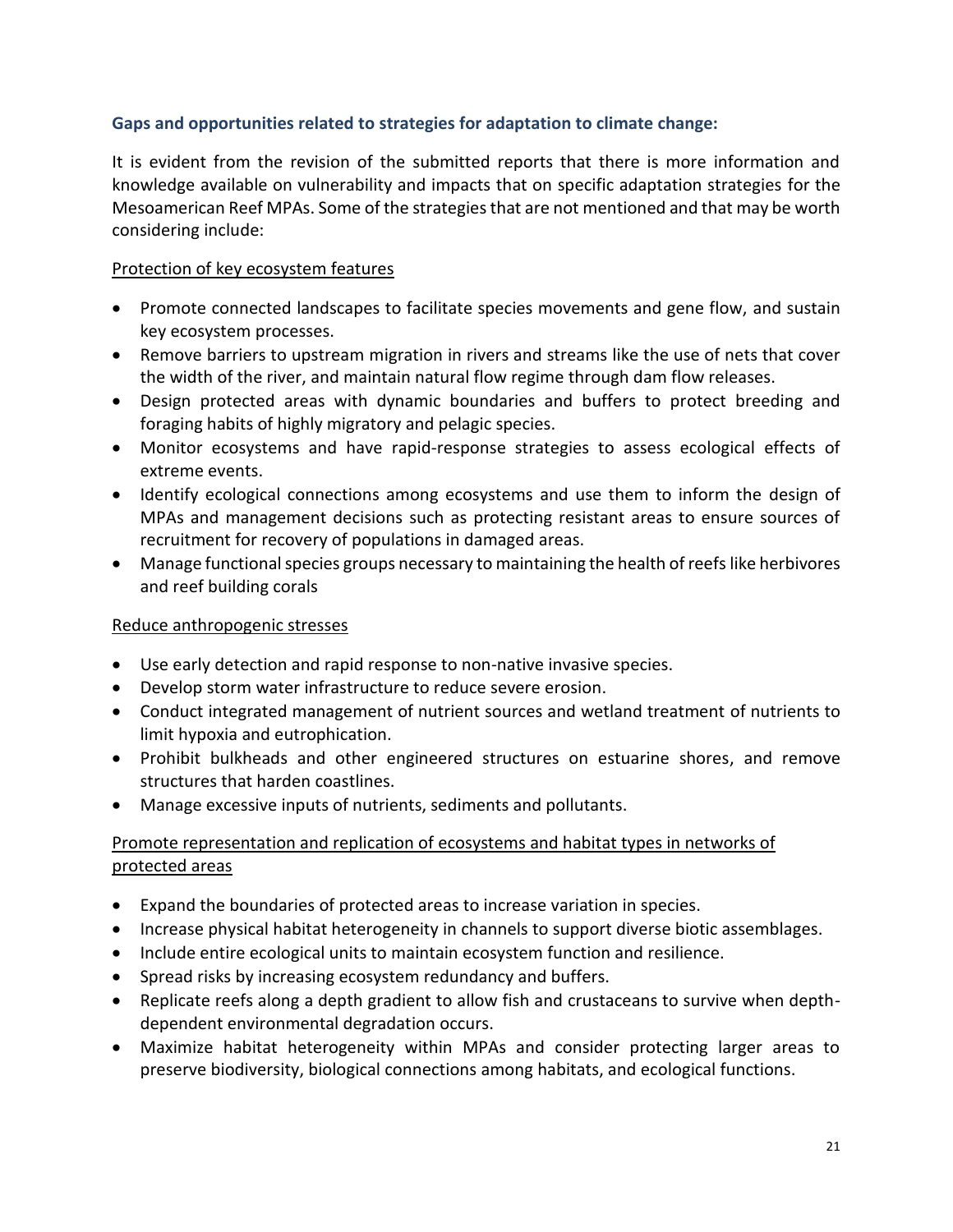- Include entire ecological units (e.g., coral reefs with their associated mangroves and seagrasses) in MPA design to maintain ecosystem function and resilience.
- Ensure that the full breadth of habitat types is protected (e.g., fringing reef, fore reef, back reef, patch reef).
- Replicate habitat types in multiple areas to spread risks associated with climate change.

## **Restoration**

- Restore important native species.
- Direct estuarine restoration to places where the restored ecosystem has room to retreat as sea level rises.
- Consider mangrove restoration to protect shoreline, expand nursery habitat, and release tannins and other compounds that may reduce photo-oxidative stress in corals.
- Following extreme events, consider whether actions should be taken to enhance natural recovery processes through active restoration.

## Refugia

- Identify and protect areas observed to be resistant to climate change effects or to recover quickly from climate-induced disturbances.
- Plant riparian vegetation to provide fish and other organisms with refugia.
- Create side-channels and adjacent wetlands to provide refugia during droughts and floods.
- Establish dynamic Marine Protected Areas defined by large-scale oceanographic features such as oceanic fronts where changes in types and abundances of organisms often occur.

### Relocation

- Assist in species migrations by eliminating barrier such as beach traps and nets across rivers
- Facilitate long-distance transport of threatened endemic species
- Facilitate interim propagation and sheltering of critical species through activities like coral gardens
- Establish programs to move isolated populations of species of interest that become stranded when water levels drop

### Strategies for MPAs

- The most effective configuration of MPAs may be a network of highly protected areas nested within a broader management framework.
- Identify and protect ecologically significant ("critical") areas such as nursery grounds, spawning grounds, and areas of high species diversity.
- Establish dynamic MPAs defined by large-scale oceanographic features, such as oceanic fronts, where changes in types and abundances of organisms often occur.
- Include entire ecological units (e.g., coral reefs with their associated mangroves and seagrasses) in MPA design to help maintain ecosystem function and resilience.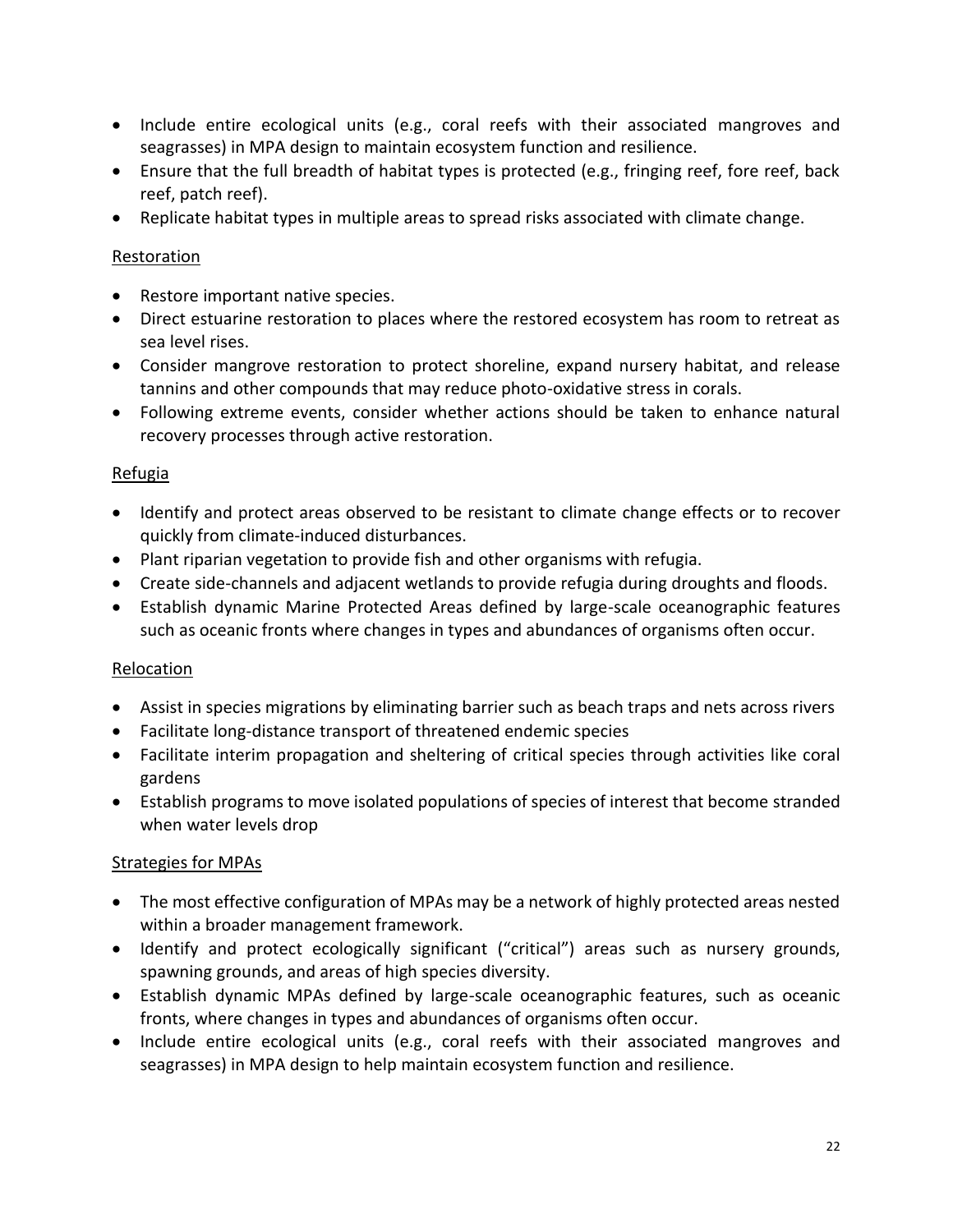- Ensure that the full breadth of habitat types is protected (e.g., fringing reef, fore reef, back reef, patch reef).
- Consider mangrove restoration for potential benefits including shoreline protection, expansion of nursery habitat, and release of tannins and other dissolved organic compounds that may reduce photo-oxidative stress in corals.

## **Conclusions:**

## Evaluation of the adaptation measures, assessment on whether they are sufficient to provide adequate adaptation:

This is potentially the most difficult question to answer, mainly for two reasons. First, the accuracy of the current predictions of climate change impacts is unknown. There is still uncertainty of the combined effects of changes in temperature and precipitation on flora and fauna (#13), and it is still unknown what critical values of extreme weather and climate may be beyond the ecosystems strength and resilience. And second, the adaptation strategies and measures presented in the revised documents are only delineated in a general manner and specific goals, objectives and actions still need to be developed. Moreover, not having a complete knowledge of what strategies have already been tried and their effectiveness precludes one from making a more precise assessment of whether they are sufficient to provide adequate adaptation to the MPAs and the region.

With those two caveats, and taking into consideration that many of the adaptation measures proposed in the revised documents come from participatory workshops and / or from global recommendations, it can be said that these measures are mostly comprehensive and sufficient, particularly if the gaps identified (see item 3 below) are also included.

MPAs with specific recommendations in the documents evaluated are Port Honduras Marine Reserve (#2), Punta de Manabique Wildlife Refuge (#3), Cayos Cochinos Natural Monument (#4), Mexican Caribbean (#7), and the Sandy Bay-West End Special Protection Zone (#8). The rest of strategies are for either the whole MAR region, the Mexican Caribbean, or for the Gulf of Honduras countries (Belize, Guatemala and Honduras).

### Priority strategies and gaps:

Priority strategies and gaps to face climate change impacts were identified as those strategies that use the precautionary principle, promote connectivity, and contribute to maintain or increase species and ecosystems resilience in a proactive manner. Most important gaps include the protection of key ecosystem features such as refugia (areas in which populations can survive through a period of unfavorable conditions), the reduction of anthropogenic stresses, the promotion of adequate representation and replication of ecosystems and habitat types in networks of protected areas, and restoration and relocation where needed to assist in adaptation. The following is a list of identified priority strategies and gaps.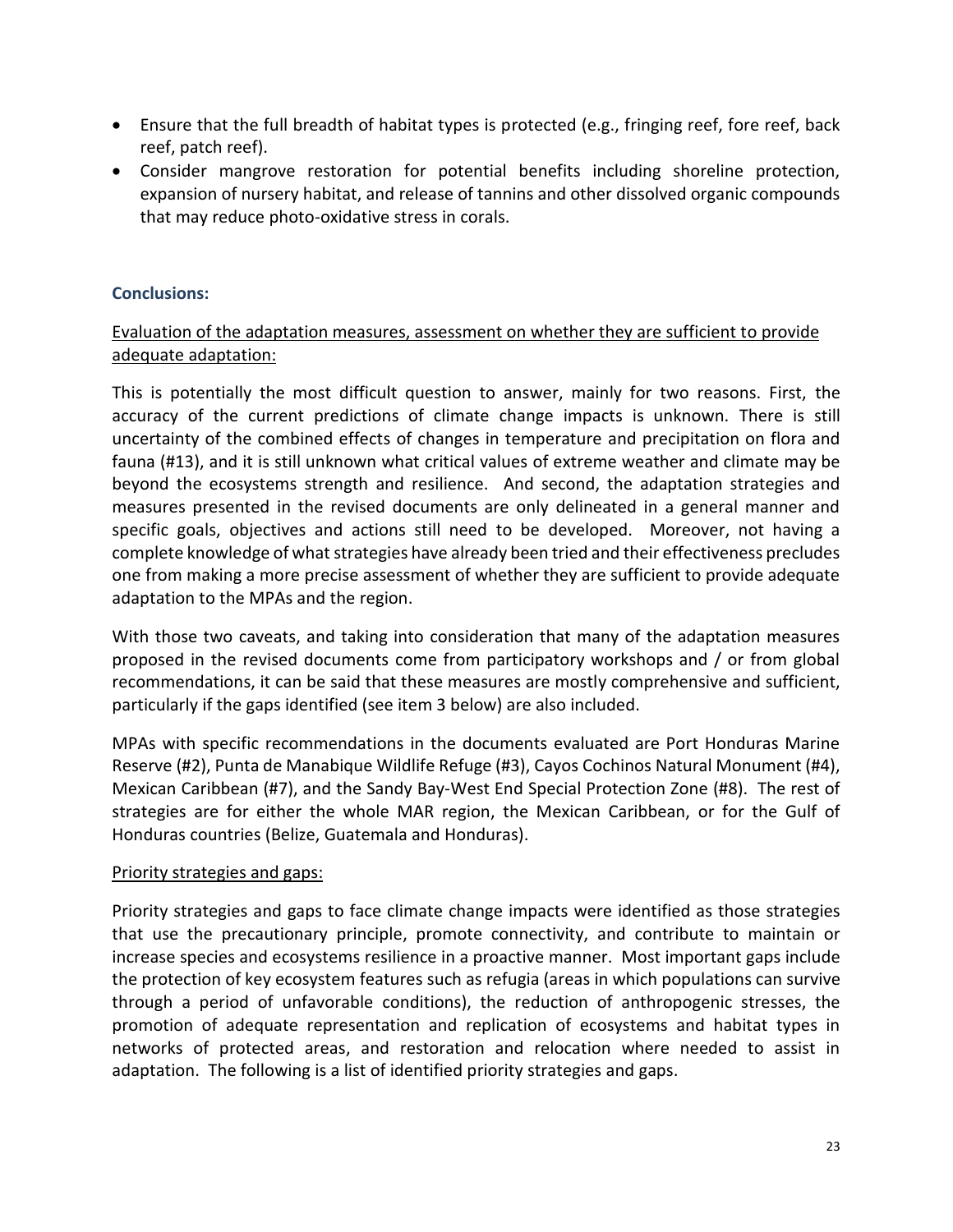- Monitor ecosystems and have rapid-response strategies to assess ecological effects of extreme events.
- Manage functional species groups necessary to maintaining the health of reefs like herbivores and reef building corals
- Use early detection and rapid response to non-native invasive species.
- Restore riparian vegetation to provide fish and other organisms with refugia.
- Focus estuarine restoration to places where the restored ecosystem has room to retreat as sea level rises.
- Create side-channels and adjacent wetlands to provide refugia during droughts and floods.
- Assist in species migrations by eliminating barrier such as beach traps and nets across rivers
- Facilitate interim propagation and sheltering of critical species through activities like coral gardens
- Consider mangrove restoration to protect shoreline, expand nursery habitat, and release tannins and other compounds that may reduce photo-oxidative stress in corals.
- Promote connected landscapes to facilitate species movements and gene flow, and sustain key ecosystem processes.
- Include entire ecological units (e.g., coral reefs with their associated mangroves and seagrasses) in MPA design to maintain ecosystem function and resilience.
- Identify ecological connections among ecosystems and use them to inform management decisions such as protecting resistant areas to ensure sources of recruitment for recovery of populations in damaged areas.
- Spread risks by increasing ecosystem redundancy and buffers through replication
- Establish MPA networks defined by large-scale oceanographic features, such as oceanic fronts.
- Ensure that the full breadth of habitat types is protected (e.g., fringing reef, fore reef, back reef, patch reef).
- Identify and protect areas observed to be resistant to climate change effects or to recover quickly from climate-induced disturbances.
- Conduct integrated management of nutrient sediments and pollutants
- Recommendations on priority climate change adaptation activities and where you recommend they should be undertaken.

A good place to start is by engaging in the reduction of threats already existing that could worsen with climate change while maintaining sustainable levels of resource use (#1). MPA managers can increase resilience to climate change by managing other anthropogenic stressors that also degrade ecosystems and by protecting key functional groups.

A good rule of thumb when implementing climate change adaptation actions for the MPAs and the region is to invest 70% of the financial, manpower, and capacity resources available implementing 'traditional' management measures and 30% on 'new' specific climate adaptation strategies.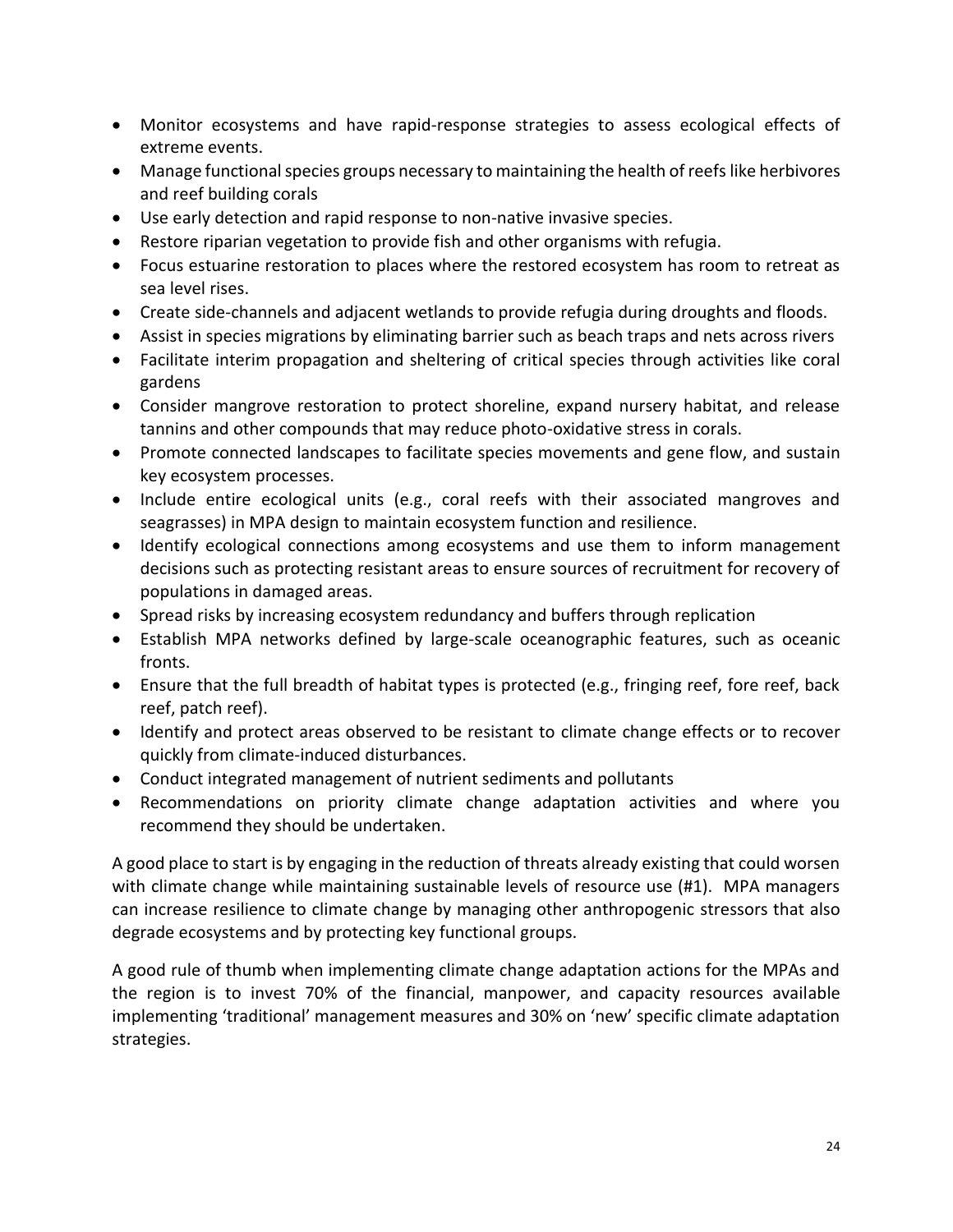## **Literature revised:**

- 1. CONANP TNC FMCN. 2011. Programa de adaptación al cambio climático en áreas naturales protegidas del complejo del Caribe de México. Resumen ejecutivo. Comision Nacional de Areas Naturales Protegidas-Fondo Mexicano para la Conservacion de la Naturalez A.C.-The Nature Conservancy. TNC – CONANP – FMCN. 34 pp. (**File name: Programa Caribe Mexico.pdf**)
- 2. Port Honduras Marine Reserve Climate Change Adaptation Plan. TNC USAID MAREA Program 40 pp. Contract No. EPP – 1-05-04-00020-00 TNC. Deliverable Number 7.3 (1) (**File name : PHMR Climate Change Adaptation Plan\_USAID APROBADO 21-11-12.pdf**)
- 3. CATIE TNC. Vulnerability analysis to climate change in the Caribbean of Belize, Guatemala and Honduras. CATIE - TNC – USAID MAREA Program 76 pp. Prime Contract No. EPP – 1-05 - 04 – 00020 – 00 TNC. Deliverable Number 5.3. (**File name: 5.3 Vulnerability Analysis Mesoamerican Reef June 11 2012.pdf**).
- 4. USAID MAREA Program. 2012. Plan de adaptación al cambio climático para el Monumento Natural Marino Archipiélago Cayos Cochinos, Honduras. USAID – MAREA Program 75 pp. (**File name: Plan de Adaptacion del Monumento Nacional Marino Archipiélago Cayos Coch....docx**)
- 5. TNC USAID MAREA Program. 201??. Proposed strategies for Adapting to climate Change in the Belize, Guatemala and Honduras Caribbean TNC – USAID MAREA Program 71 pp. Prime Contract No.EPP – 1-05 -04 – 00020 – 00 TNC Deliverable Number 6.3 (**File name: 6.3 Adaptation strategies Caribbean Bl\_Gt\_hn 12 April 2012.pdf**)
- 6. TNC USAID MAREA. No date. Draft National Climate Change Adaptation Plan for the Honduran Caribbean. (*Propuesta del plan nacional de adaptación al cambio climático para el Caribe de Honduras*). 2012. TNC – USAID MAREA. Sub-Contrato No.EPP – 1-05 -04 – 00020 – 00- TNC-03 Producto 2.4. 83 pp. (**File name: Plan de Adaptación Caribe de Honduras\_FINAL-1.docx**)
- 7. March, I.J., Cabral, H., Echeverría, Y., Bellot, M. y J.M. Frausto (eds.), 2011. Adaptación al Cambio Climático en Áreas Protegidas del Caribe de México. Comisión Nacional de Áreas Naturales Protegidas, The Nature Conservancy, Fondo Mexicano para la Conservación de la Naturaleza. México. Serie Estrategias de Adaptación al Cambio Climático en Áreas Protegidas de México. No. 1, 109 pp. (**File name: Adaptación ANP Caribe Mexico Final.pdf)**
- 8. TNC USAID MAREA Program. 2012. Plan de adaptación al cambio climático para la Zona de Protección Especial Marina Sandy Bay – West End del Parque Nacional Marino de Islas de la Bahía, Honduras. 2012. TNC - USAID – MAREA Program. 63 pp. Contrato Principal No. EPP – 1-05 -04 – 00020 – 00 TNC – 02 Entregable Numero 7.3. (**File name: Plan de Adaptacion ZPEM Sandy Bay - West End.docx**)
- 9. Wildtracks. 2012. Rationalization Exercise of the Belize National Protected Areas System. August, 2012. 245 pp. Draft (**File name: Final Report PA Rationalization\_DRAFT\_notes\_osalas.docx**)
- 10. Climate Change Solutions International/Bhawan Singh. 2013 Enhancing Belize's Resilience to Adapt to the Effects of Climate Change. December 27, 2013. Project Number 00083646. Contract Number: GCCA/PS/2013/01. In-Depth Draft Report. Submitted by Climate Change Solutions International/Bhawan Singh. 295 pp. (**File name: Draft Report\_V&A\_Belize.docx**)